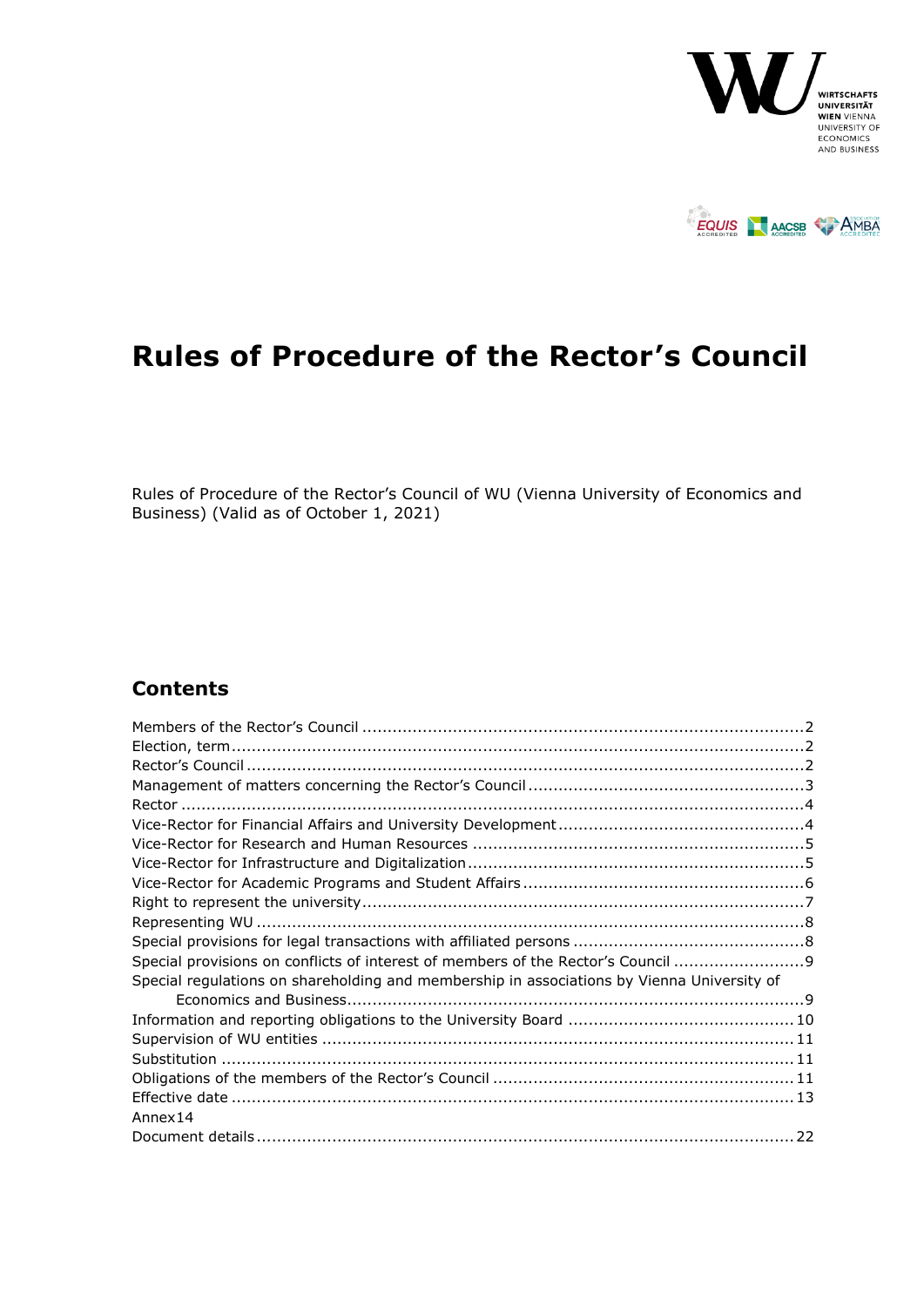Pursuant to § 22 (6) of the Universities Act 2002 (*Universitätsgesetz* 2002, UG 2002), the following Rules of Procedure, authorized by the University Board of WU in its meeting on September 27, 2021, are issued:

## <span id="page-1-0"></span>**Members of the Rector's Council**

§ 1 The Rector's Council is composed of the Rector and four Vice-Rectors with the following responsibilities:

Vice-Rector for Financial Affairs and University Development

Vice-Rector for Research and Human Resources

Vice-Rector for Infrastructure and Digitalization

Vice-Rector for Academic Programs and Student Affairs

# <span id="page-1-1"></span>**Election, term**

§ 2 The election and recall of the Rector and Vice-Rectors as well as their terms of office are governed by the applicable statutory provisions.

# <span id="page-1-2"></span>**Rector's Council**

- § 3 (1) The following matters require a joint decision of all members of the Rector's Council:
	- 1. Responsibilities pursuant to § 22 (1) of the UG 2002 and all other responsibilities expressly assigned to the Rector's Council as stipulated by the UG 2002 (see Annex), unless they are specifically assigned to a member of the Rector's Council by these Rules of Procedure
	- 2. Basic principles of fulfilling tasks specific to the members' individual areas of responsibility
	- 3. All matters of strategic importance, i.e. measures with a long-term or far-reaching impact and matters with significant internal or external consequences
	- 4. In keeping with the principle of risk-averse financial management, providing guidelines on financial management and financial risk management for all relevant risk types, especially loan, market, liquidity, reputational, and legal risks as well as deciding which organizational unit is responsible for ensuring adherence to these guidelines, with due regard to any obligation to seek prior approval of the University Board pursuant to  $\S 21$  (1) item 12 of the UG 2002 and/or the federal minister responsible for universities pursuant to  $\S$  15 (4a) of the UG 2002, as well as all matters that fall under the responsibility of the Rector's Council pursuant to these guidelines
	- 5. All matters that fall within the area of responsibility of more than two Vice-Rectors
	- 6. All matters of the Rector's Council that require approval or permission of the University Board
	- 7. Conflicts between two areas of responsibility that cannot be resolved bilaterally
	- 8. Conflicts of competence between the Rector's Council and its individual members
	- (2) The Rector acts as both chair and spokesperson of the Rector's Council.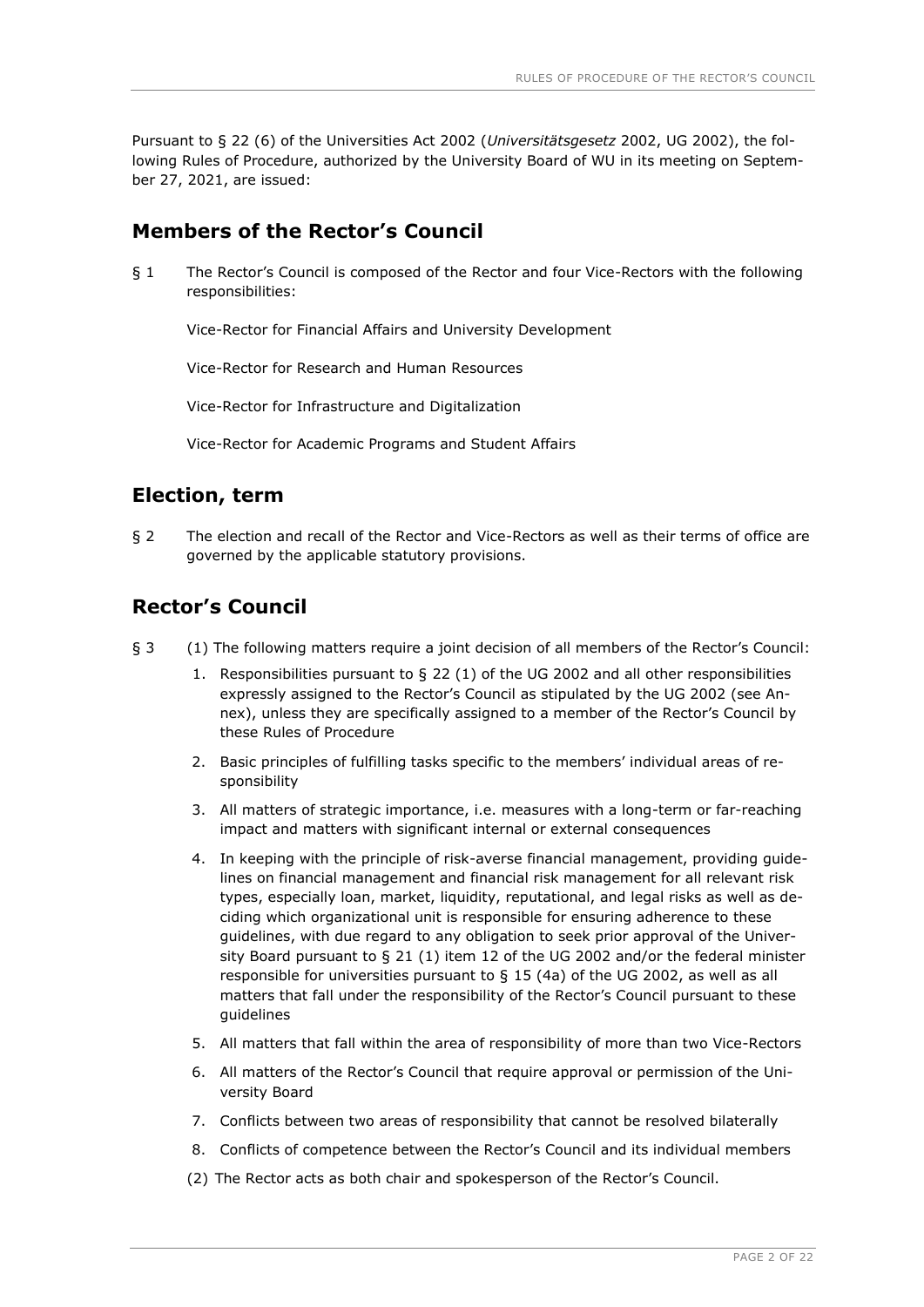- (3) The Rector calls the Rector's Council meetings. Each member of the Rector's Council may request a meeting.
- (3a) Rector's Council meetings can be held in the form of video conferences. It is possible to make resolutions in such video conference meetings. When such a meeting is convened, the members must be informed of the fact that it is intended to be held, and resolutions are intended to be passed, in the form of a video conference. A meeting can be held in that form unless a member objects to the intended video conference by email no later than 24 hours before the planned start of the meeting. The Rector shall ensure that the identification of the members participating in the video conference can be verified, that they can speak and vote via video and audio transmission, and that the fulfillment of the requirements for passing resolutions can be determined reliably. The Rector must call upon all Rector's Council members participating in the video conference to form their opinions and decisions free from any outside interference. The participants are obligated to take appropriate steps to ensure compliance with the applicable legal requirements, e.g. confidentiality of the meeting and data protection regulations. All participants in the video conference are counted as in attendance.
- (4) The Rector's Council has a quorum if all members of the Rector's Council have been invited to the meeting in question and at least three members are present at the meeting. The resolutions of the Rector's Council are made unanimously.
- (5) Resolutions of the Rector's Council may also be passed by written consent in lieu of a meeting, as long as all members agree to this.
- (6) Crucially important resolutions that, due to their urgency, could not be made in a timely manner even when passed pursuant to (5) can be made by the Rector in lieu of the Rector's Council as long as the matter does not have far-reaching consequences. The Rector shall inform the members of the Rector's Council of this measure immediately and report on it in the next meeting.
- (6a) Editorial changes to resolutions passed by the Rector's Council that do not go beyond purely linguistic corrections (such as typographical errors, commas, etc.) may be made without further resolution by the Rector's Council.
- (7) Official notifications issued in matters concerning the Rector's Council pursuant to (1) shall be signed with the note "on behalf of the Rector's Council."

#### <span id="page-2-0"></span>**Management of matters concerning the Rector's Council**

- § 4 (1) All matters concerning two areas of responsibility must be jointly handled by the members of the Rector's Council concerned.
	- (2) Financial matters (§ 22 [6] penultimate sentence of the UG 2002) must be handled by the Vice-Rector for Financial Affairs and University Development and the other member of the Rector's Council concerned, or, for matters that concern the Vice-Rector for Financial Affairs and University Development, by her/him and the Rector. Financial matters are defined as all matters that do not form part of WU's day-today operations. In particular, this includes matters (e.g. legal transactions, contracts, bank transfers) that exceed a volume of €500,000. Notwithstanding the provision in sentence 2, the members of the Rector's Council are authorized to independently enter into transactions in keeping with the principle of risk-averse financial management and in accordance with the guidelines stipulated by the Rector's Council<sup>1</sup>. The respective member of the Rector's Council shall report on such matters in the next Rector's Council meeting.

-

 $1$  This stipulation has no bearing on the requirement to co-sign financial transactions.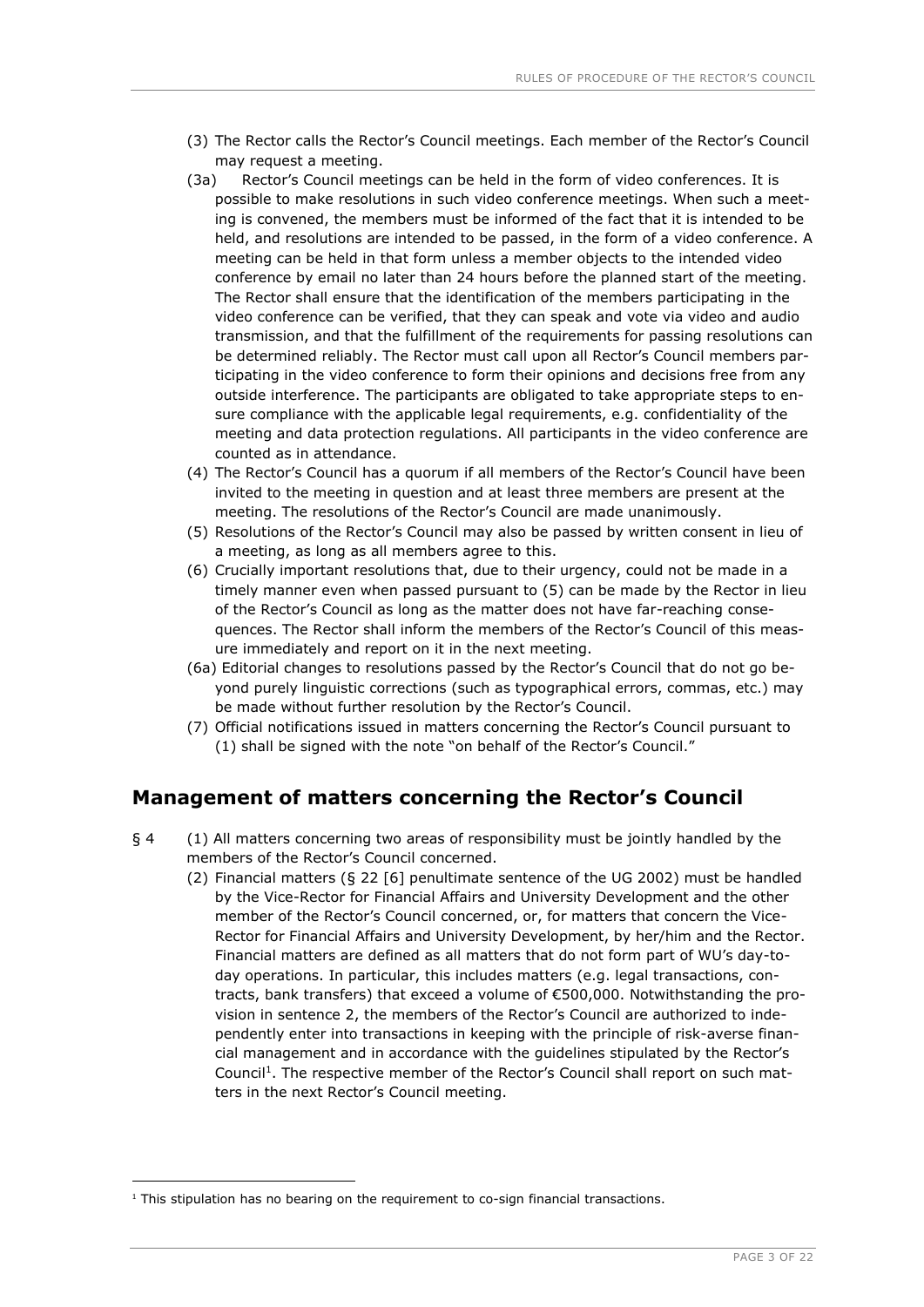(3) Decisions on matters falling under the jurisdiction of the Rector's Council that are to be made by one member of the Rector's Council alone, jointly by two members, or by all members of the Rector's Council are decisions of the Rector's Council.

#### <span id="page-3-0"></span>**Rector**

- § 5 The following matters fall within the Rector's sole responsibility:
	- (1) Matters specific to his/her area of responsibility:
	- 1. International matters (excluding international affairs related to teaching and academic programs)
	- 2. Marketing
	- 3. Internal and external communications
	- 4. Accreditations
	- 5. Internal auditing
	- 6. Concluding target agreements with the heads of the organizational units within his/her areas of responsibility as specified in the Organizational Structure Plan pursuant to § 22 (1) item 6 of the UG 2002
	- (2) Matters that are not specific to his/her area of responsibility:
	- 1. Coordinating the Rector's Council with regard to the various responsibilities pursuant to § 3 (1), with the exception of matters concerning teaching and student affairs pursuant to § 8 (2)
	- 2. Coordinating the implementation of decisions passed by the Rector's Council
	- 3. Heading and coordinating the Council of Department Chairs
	- 4. Coordinating strategic WU matters that concern several areas of responsibility
	- 5. Cooperating with the University Board
	- 6. Authorizations pursuant to § 27 (2) of the UG 2002
	- 7. Awarding habilitation (venia docendi) degrees pursuant to § 22 (1) item 11 of the UG 2002
	- (3) Official notifications issued in matters pursuant to (1) and (2) shall be signed with the note "the Rector" or "on behalf of the Rector."

# <span id="page-3-1"></span>**Vice-Rector for Financial Affairs and University Development**

- § 6 (1) The following matters fall within the Vice-Rector for Financial Affairs and University Development's sole responsibility:
	- 1. Finance and accounting (with the exception of technical matters concerning risk management in accordance with the quidelines issued pursuant to  $\S 3 \lceil 1 \rceil$  item 4)
	- 2. Forwarding the draft budget to the Senate for the purpose of informing its members pursuant to § 22 (1) item 14a of the UG 2002
	- 3. Financial Control
	- 4. Documenting shareholding activities pursuant to § 10d (6)
	- 5. Corporate relations and alumni services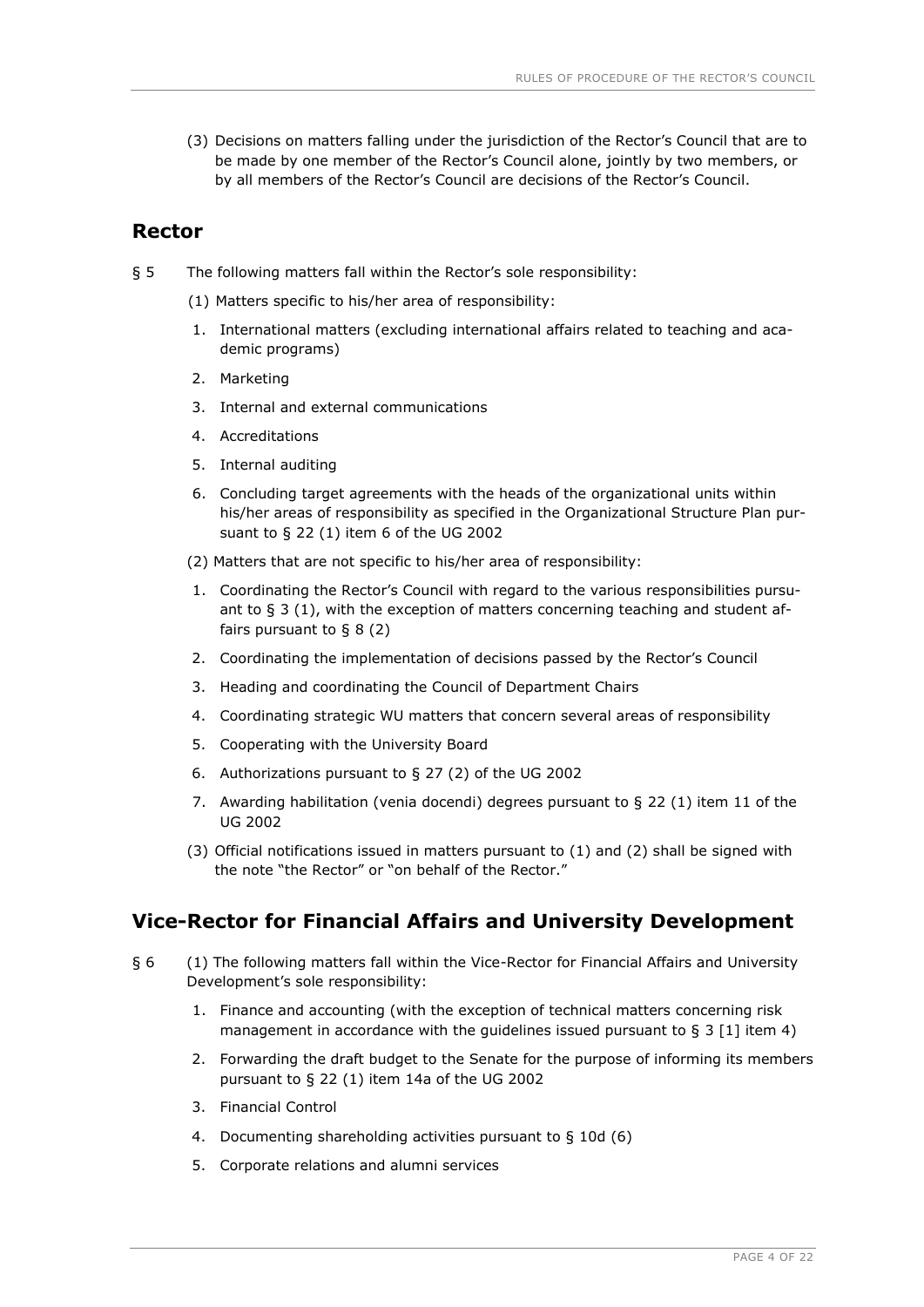- 6. Concluding target agreements with the heads of the organizational units within his/her areas of responsibility as specified in the Organizational Structure Plan pursuant to § 22 (1) item 6 of the UG 2002
- (2) Official notifications issued in matters pursuant to (1) shall be signed with the note "the Vice-Rector for Financial Affairs and University Development" or "on behalf of the Vice-Rector for Financial Affairs and University Development."

## <span id="page-4-0"></span>**Vice-Rector for Research and Human Resources**

- § 7 (1) The following matters fall within the Vice-Rector for Research and Human Resources' sole responsibility:
	- 1. Research and research-related issues
	- 2. Quality management with regard to research, in particular initiating evaluations and publishing evaluation results pursuant to  $\Sigma$  22 (1) item 10 of the UG 2002 in matters concerning his/her area of responsibility
	- 3. Human resources
	- 4. Personnel development and planning, including diversity management and organizational development
	- 5. Position announcements pursuant to § 107 (1) of the UG 2002
	- 6. Assessing whether contractual employees have met the requirements that make them eligible for permanent contracts (see § 52a and § 52b of the Contractual Employees Act 1948 [Vertragsbedienstetengesetz 1948]) pursuant to § 126 (6) of the UG 2002
	- 7. Assigning university staff (§ 94 [1] items 2 to 6 of the UG 2002) to organizational units pursuant to § 22 (1) item 7 of the UG 2002
	- 8. General legal affairs
	- 9. Matters concerning study regulations (excluding the responsibilities of the Vice-Rector for Academic Programs and Student Affairs in his or her capacity as representative for study regulations and academic legislation pursuant to § 19 [2] item 2 UG and the By-Laws of WU)
	- 10. Concluding target agreements with the heads of the organizational units within his/her areas of responsibility as specified in the Organizational Structure Plan pursuant to § 22 (1) item 6 of the UG 2002
	- (2) Official notifications issued in matters pursuant to (1) shall be signed with the note "the Vice-Rector for Research and Human Resources" or "on behalf of the Vice-Rector for Research and Human Resources."
	- (3) The Vice-Rector for Research and Human Resources heads the University Office of WU (*Amt der Universität*) on behalf of the Rector.

#### <span id="page-4-1"></span>**Vice-Rector for Infrastructure and Digitalization**

- § 8 (1) The following matters fall within the Vice-Rector for Infrastructure and Digitalization's sole responsibility:
	- 1. Matters concerning the WU University Library
	- 2. Matters concerning campus management, in particular room and facility management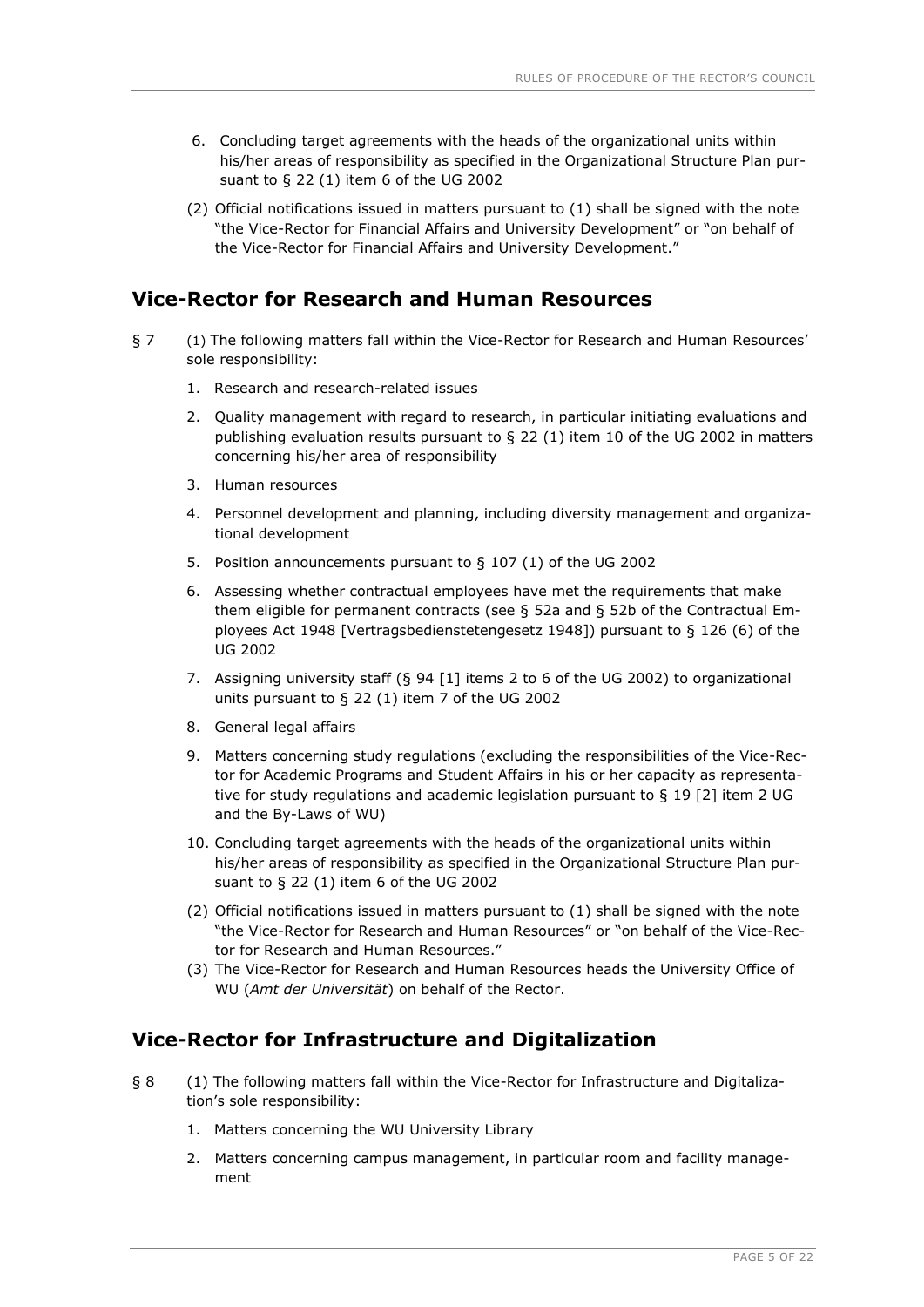- 3. Purchasing and procurement
- 4. Investments in facilities, infrastructure, and equipment
- 5. IT
- 6. Matters concerning digitalization and innovation
- 7. Concluding target agreements with the heads of the organizational units within his/her areas of responsibility as specified in the Organizational Structure Plan pursuant to § 22 (1) item 6 of the UG 2002
- (2) Official notifications issued in matters pursuant to (1) shall be signed with the note "the Vice-Rector for Infrastructure and Digitalization" or "on behalf of the Vice-Rector for Infrastructure and Digitalization."

#### <span id="page-5-0"></span>**Vice-Rector for Academic Programs and Student Affairs**

- § 9 The following matters fall within the Vice-Rector for Academic Programs and Student Affairs' sole responsibility:
	- (1) Matters specific to his/her area of responsibility:
	- 1. Academic programs and examinations
	- 2. Admitting students pursuant to § 22 (1) item 8 of the UG 2002
	- 3. Collecting tuition fees in the legally stipulated amount pursuant to § 22 (1) item 9 of the UG 2002
	- 4. Deciding on the remission of tuition fees pursuant to § 92 (2) and (2a) of the UG 2002
	- 5. Deciding on required supplementary examinations pursuant to § 64 (2) to (5) of the UG 2002
	- 6. Deciding on a suspension from studies pursuant to § 19 (2a) of the UG 2002
	- 7. Setting the general admission period and arranging exceptions for admission to degree programs subject to different admission, enrollment, or selection procedures, pursuant to § 61 (1) of the UG 2002
	- 8. Declaring the expiry of admission to a degree program or non-degree program pursuant to § 68 (3) and § 71 (2) of the UG 2002
	- 9. Waiving the obligation to submit documents required for admission pursuant to § 60 (3) of the UG 2002
	- 10. Declaring admissions null and void pursuant to § 63 (8) of the UG 2002
	- 11. University entrance qualification examination pursuant to § 64a of the UG 2002
	- 12. Requiring students to pay double the normal tuition fee pursuant to  $\S$  92 (4) of the UG 2002
	- 13. Requiring students to retroactively pay tuition fees pursuant to  $\S$  92 (3) of the UG 2002
	- 14. Prescribing supplementary examinations to prove proficiency in the German language pursuant to § 63 (10a) and (10b) of the UG 2002
	- 15. Setting the period for re-registration pursuant to § 62 (1) of the UG 2002
	- 16. Admission pursuant to § 60 (1) of the UG 2002
	- 17. International affairs related to teaching and academic programs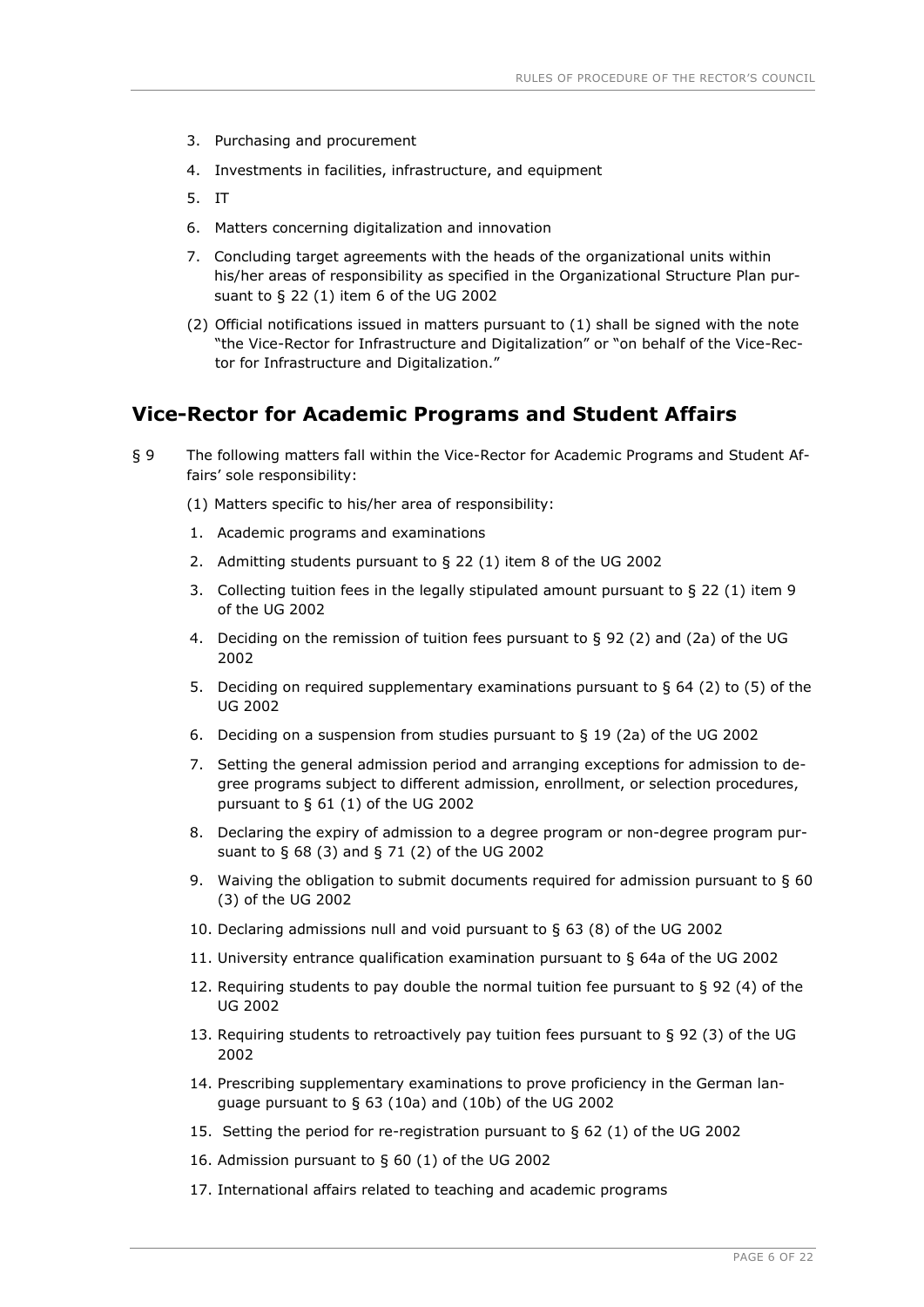- 18. Quality management of teaching, in particular initiating evaluations and publishing evaluation results pursuant to § 22 (1) item 10 of the UG 2002 in matters concerning his/her area of responsibility
- 19. Matters of continuing education and training and postgraduate education (especially with regard to the WU Executive Academy)
- 20. Determining course fees for continuing education courses pursuant to § 56 (5) of the UG 2002
- 21. Deciding on required supplementary examinations for non-degree program students at the bachelor's and master's levels pursuant to § 70 (1) of the UG 2002
- 22. Determining what counts as compelling grounds for changing the form, dates, methods, or grading criteria of a course or examination during the semester, pursuant to § 76 (4) of the UG 2002
- 23. Concluding target agreements with the heads of the organizational units within his/her areas of responsibility as specified in the Organizational Structure Plan pursuant to § 22 (1) item 6 of the UG 2002
- (2) Matters that are not specific to his/her area of responsibility: Coordinating the Rector's Council with regard to matters concerning teaching and academic programs that the UG 2002 places under the responsibility of the Rector's Council.
- (3) Official notifications issued in matters pursuant to (1) and (2) shall be signed with the note "the Vice-Rector for Academic Programs and Student Affairs" or "on behalf of the Vice-Rector for Academic Programs and Student Affairs."

#### <span id="page-6-0"></span>**Right to represent the university**

- § 10 The following regulations govern the right to represent WU, especially in legal matters involving third parties:
	- (1) The Rector's Council is represented by the Rector unless otherwise stipulated as follows.
	- (2) In matters concerning several areas of responsibility or financial matters, the Rector's Council is represented by its competent members pursuant to § 4. Especially matters (e.g. legal transactions, contract conclusions) with a financial scope of more than €500,000 must be co-signed by the Vice-Rector for Financial Affairs and University Development or, in matters that concern the Vice-Rector for Financial Affairs and University Development, by the Rector (joint representation). Notwithstanding the provision in sentence 2, the members of the Rector's Council may independently sign transactions in keeping with the principle of risk-averse financial management and the guidelines stipulated by the Rector's Council<sup>2</sup>. The respective member of the Rector's Council shall report on such matters in the next Rector's Council meeting.
	- (3) The Rector and Vice-Rectors represent WU independently in their respective areas of responsibility, with the exception of matters pursuant to (2).
	- (4) The provisions stipulated in (2) and (3) also apply to matters that require approval or permission of the University Board.

-

<sup>&</sup>lt;sup>2</sup> This stipulation has no bearing on the requirement to co-sign financial transactions.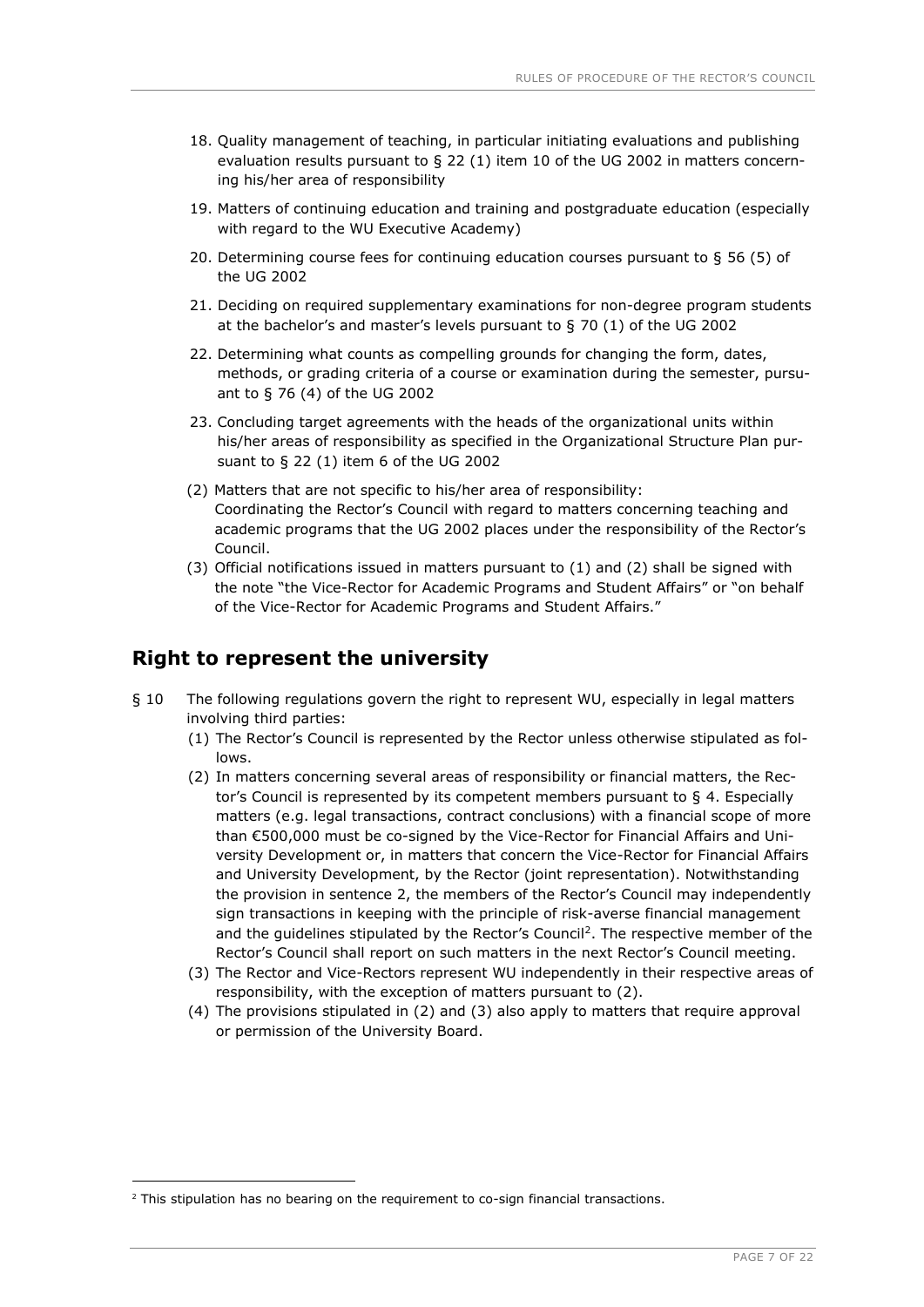#### <span id="page-7-0"></span>**Representing WU**

§ 10a Unless representative actions according to § 10 are concerned, the Rector represents WU as chair and spokesperson of the Rector's Council.

## <span id="page-7-1"></span>**Special provisions for legal transactions with affiliated persons**

- § 10b For legal transactions concluded by a member of the Rector's Council on behalf of WU
	- a) with a person affiliated with him- or herself or

b) with a person affiliated with an employee who directly reports to him- or herself, the following provisions apply:

- 1. These legal transactions must be concluded according to the arm's length principle. The arm's length principle stipulates that services must be procured at an appropriate rate and that a contract with unaffiliated third parties would be concluded under similar conditions. To prove that a transaction is concluded at arm's length, three written quotes must be obtained.
- 2. Such legal transactions must be concluded in writing, comprising at least the essential elements of the legal transaction (e.g. type and scope of service, payment/quid pro quo, time of performance). The regulations specified in § 10c (2) apply. In case the conclusion of employment contracts and freelance service contracts is concerned, the Personnel Office must also be informed.
- 3. Such legal transactions require approval by the University Board before they are be concluded. Legal transactions concluded with persons affiliated with a member of the Rector's Council that fall within the respective area of responsibility of the concerned member of the Rector's Council must be co-signed by the chair of the University Board.
- 4. Establishing an employment relationship (especially employment contracts and freelance service contracts) between a member of the Rector's Council as direct or indirect supervisor and a natural person affiliated with him or her is not permitted. The Rector's Council may grant an exception in individual, justified cases, subject to prior approval by the University Board.
- 5. Affiliated persons may be natural or legal persons or other organizations. Affiliated natural persons include

#### Spouses

Lineal relatives and collateral, second-degree or third-degree relatives

Lineal relatives by marriage and collateral, second-degree or third-degree relatives by marriage; applies analogously to civil partnerships

Adoptive parents and children and foster parents and children

Persons who live together as well as children, grandchildren, and great-grandchildren of one of these persons in relation to the other person

#### Civil partners

A person remains affiliated through marriage even after the marriage has ended. A person remains affiliated through civil partnership even after the civil partnership has ended.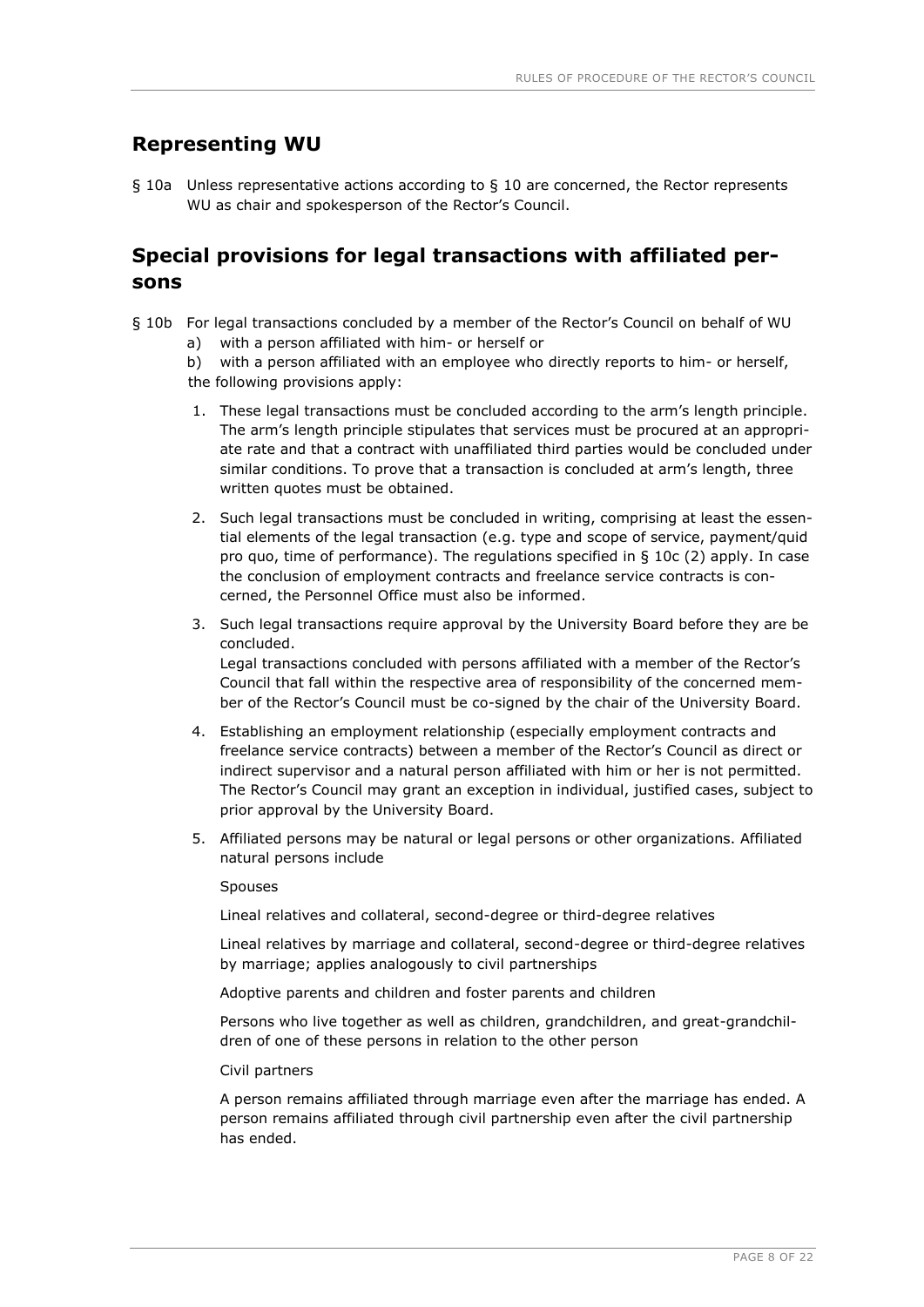Legal persons and other organizations are considered affiliated if the respective member of the Rector's Council or natural persons affiliated with him/her have considerable influence over this legal person/organization.

6. These provisions apply regardless of the source providing the funds for WU to cover the costs of the legal transaction.

# <span id="page-8-0"></span>**Special provisions on conflicts of interest of members of the Rector's Council**

- § 10c (1) In their decisions, the members of the Rector's Council must not pursue any personal interests and must not take personal advantage of any opportunities that present themselves to the university.
	- (2) Members of the Rector's Council shall immediately disclose any conflicts of interest that may exist and inform the other members of the Rector's Council of these conflicts of interest.
	- (3) In matters concerning the tasks and responsibilities of the Rector's Council, the members of the Rector's Council must not perform any commercial activities, neither in the form of self-employed work nor in the form of work carried out for third parties. Such forms of secondary employment can and shall not be approved by the University Board.
	- (4) Any secondary employment or secondary gainful work carried out by members of the Rector's Council is subject to approval by the University Board, unless the employment contract of the respective Rector's Council member requires him or her to perform the functions in question.

# <span id="page-8-1"></span>**Special regulations on shareholding and membership in associations by Vienna University of Economics and Business**

- § 10d (1) Pursuant to § 22 (1) of the Universities Act, any decision on the founding of companies and foundations, shareholding in companies, and membership in associations by WU shall be made by the Rector's Council. The University Board shall be consulted in matters pursuant to  $\S 21$  (1) item 9 of the Universities Act (approving the establishment of companies and foundations as well as shareholding in companies) (see also [5] below).
	- (2) The Rector and the Vice-Rector for Financial Affairs and University Development are jointly responsible for decisions concerning shareholding by WU in companies and foundations as well as memberships in associations. However, the Rector's Council may authorize individual members of the Rector's Council to make decisions on these matters and combine this decision-making authority with a power of attorney in accordance with (3).
	- (3) The Rector and the Vice-Rector for Financial Affairs and University Development are jointly responsible for representing WU in companies, foundations, and associations. However, the Rector's Council may authorize individual members of the Rector's Council to represent WU in companies, foundations, and associations. The power of representation includes the right to represent WU in shareholders' meetings, advisory boards, other bodies, and written resolutions and to exercise all membership rights on behalf of WU, especially voting rights, in shareholders' meetings, advisory boards, other bodies, and written resolutions.
	- (4) The decision-making authority granted to a member of the Rector's Council pursuant to (2) above does not include the right to make decisions for WU in financial matters pursuant to § 22 (6) of the Universities Act and § 4 (2) of the Rules of Procedure of the Rector's Council and/or to enter into commitments over and above the regular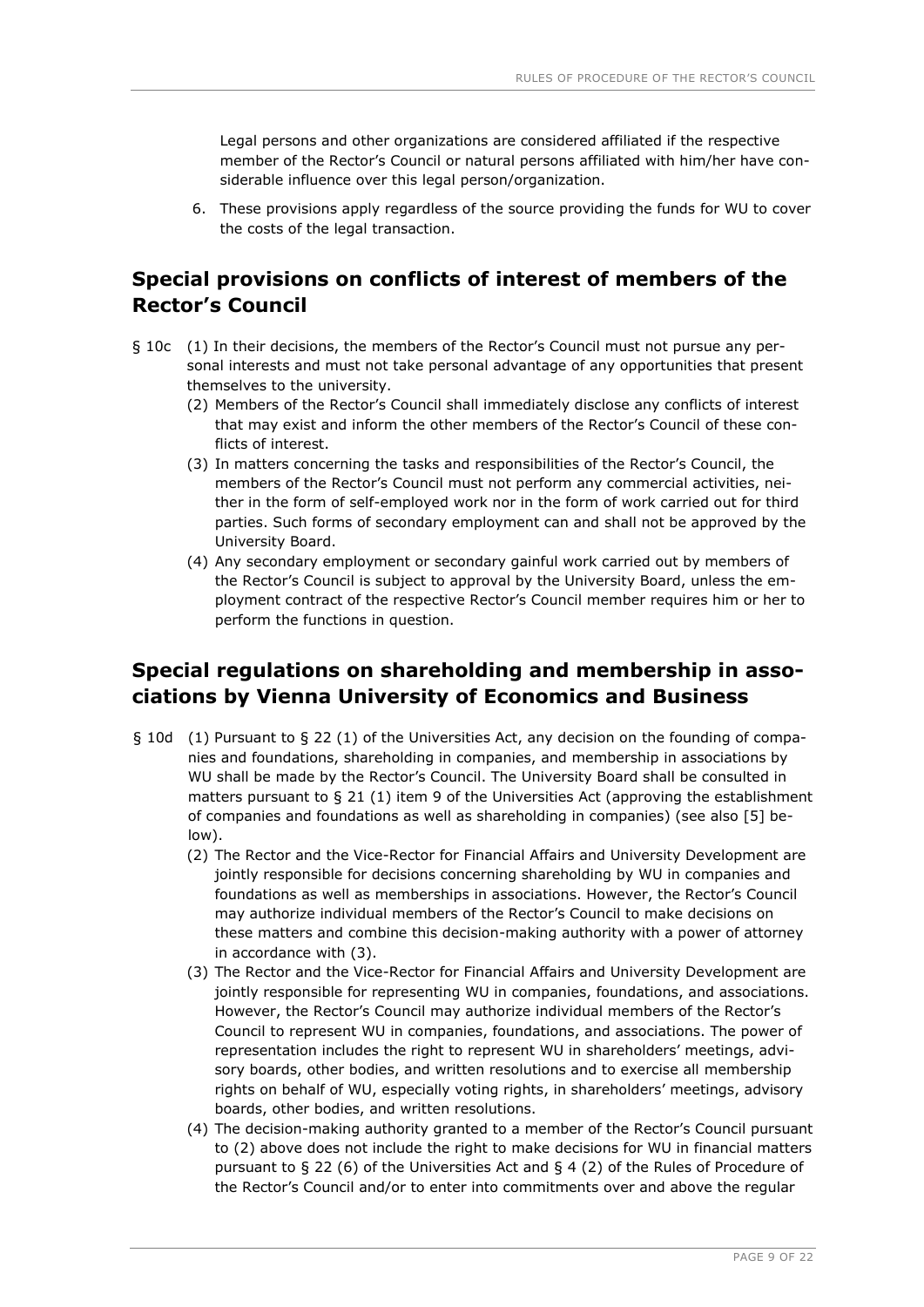operating activities of WU. In such matters and when entering into such commitments, decisions shall be made in writing by the member of the Rector's Council entrusted with the matters pursuant to (2) and the Vice-Rector for Financial Affairs and University Development, in matters within the responsibility of the Vice-Rector for Financial Affairs and University Development by him/her and the Rector (by email is sufficient). For implementation and exclusively within the framework of such a joint decision, the member of the Rector's Council authorized pursuant to (3) may also represent WU alone in financial matters or when entering into commitments in companies, foundations, and associations over and above the regular operating activities of WU.

- (5) In cases pursuant to  $\S$  15 (4) in conjunction with  $\S$  21 (1), item 12 of the Universities Act (commitments that extend beyond the regular operating activities of WU), the approval of the University Board must also be obtained before entering into the commitment. In addition, universities require the approval of the Federal Minister in cases pursuant to § 15 (4a) of the Universities Act (entering into liabilities or taking out loans exceeding €10 million).
- (6) The Vice-Rector for Financial Affairs and University Development is responsible for the administration of the relevant data and documents concerning WU's shareholdings in companies and foundations as well as its membership in associations. In particular, these documents include copies/scans of by-laws (including articles of association, certificate of incorporation, etc.), register excerpts (excerpts from the commercial register, register of associations, etc.), and key resolutions passed by the various bodies of the companies, foundations, and associations. The member of the Rector's Council with decision-making authority over shareholdings/memberships will provide the Vice-Rector for Financial Affairs and University Development with the relevant documents.

# <span id="page-9-0"></span>**Information and reporting obligations to the University Board**

- § 10e (1) The Rector's Council shall keep the University Board informed and report all relevant topics pursuant to the Universities Act to the University Board regularly, promptly, and comprehensively.
	- (2) On an annual basis, the Rector's Council shall report fundamental questions related to the university's future operating activities to the University Board and provide the Board with information about future developments regarding the university's assets and financial situation.
	- (3) The Rector's Council shall inform the University Board regularly, at least on a quarterly basis, about the development of WU's operating activities, also taking future developments into account (quarterly report).
	- (4) Important developments or events must be reported to the chair of the University Board without delay. In addition, any circumstances that are of significant importance to the university must be reported to the University Board without delay (special report).
	- (5) The annual report and the quarterly reports must be submitted in writing. The University Board may request additional oral explanations on the contents of the reports. The reports must be sent to every member of the University Board. Special reports can be made in writing or orally.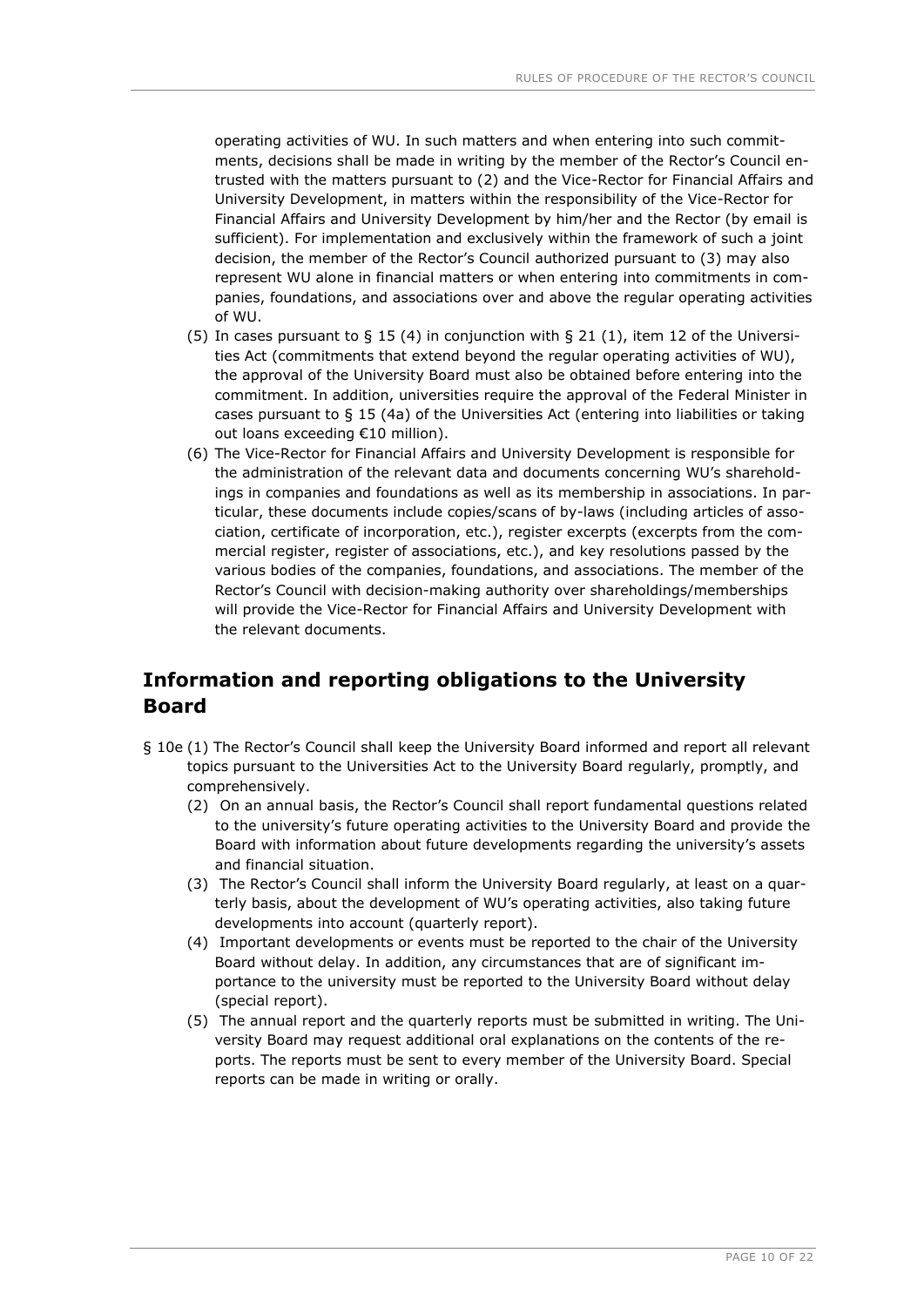# <span id="page-10-0"></span>**Supervision of WU entities**

- § 11 (1) Each member of the Rector's Council is in charge of supervising the WU entities assigned to him/her according to the Organizational Structure Plan pursuant to § 22 (2) of the UG 2002.
	- (2) The respective Vice-Rector also acts as highest-ranking disciplinary and functional supervisor of all employees within the WU entities assigned to him/her according to the Organizational Structure Plan on behalf of the Rector. As an exception from this provision, the functional supervisor of WU's risk management operations in compliance with regulations pursuant to  $\S$  3 (1) item 4 is to be chosen by the Rector's Council from among the members of the Rector's Council who are not responsible for finance and accounting.

# <span id="page-10-1"></span>**Substitution**

- § 12 (1) The individual members of the Rector's Council specify their substitutes on a caseby-case basis and communicate their decision to the Rector's Office.
	- (2) In case that no substitutes have been specified and especially in cases of imminent danger or a conflict of interest, the following rules for substitution apply:

| <b>Position</b>                                   | <b>Substitute</b>                                 |
|---------------------------------------------------|---------------------------------------------------|
| Rector                                            | Vice-Rector for Research and Human Re-<br>sources |
| Vice-Rector for Financial Affairs and University  | Vice-Rector for Infrastructure and Digitaliza-    |
| Development                                       | tion                                              |
| Vice-Rector for Research and Human Re-<br>sources | Rector                                            |
| Vice-Rector for Infrastructure and Digitaliza-    | Vice-Rector for Academic Programs and Stu-        |
| tion                                              | dent Affairs                                      |
| Vice-Rector for Academic Programs and Stu-        | Vice-Rector for Financial Affairs and University  |
| dent Affairs                                      | Development                                       |

- (3) If not only the Rector's Council member to be substituted pursuant to paragraph 2 above but also the designated substitute is unavailable or has a conflict of interest, the Rector's Council member specified under item a shall act as a substitute. In case of further unavailability or conflicts or interest, the sequence of substitutions is based on items b to e (in this order). The Rector's Council member to be substituted and the designated substitute pursuant to paragraph 2 are to be excluded from the sequence in such cases.
	- a. Rector
	- b. Vice-Rector for Research and Human Resources
	- c. Vice-Rector for Financial Affairs and University Development
	- d. Vice-Rector for Infrastructure and Digitalization
	- e. Vice-Rector for Academic Programs and Student Affairs
- (4) Paragraph 3 also applies if the Rector's Council member or members designated pursuant to paragraph 1 are unavailable or have a conflict of interest.

# <span id="page-10-2"></span>**Obligations of the members of the Rector's Council**

§ 13 The members of the Rector's Council shall perform their tasks with due care. In doing so, they must comply with legal provisions and the basic principles of fulfilling the tasks specific to their individual areas of responsibility. The members of the Rector's Council are not bound by any instructions or orders in the performance of their duties (art.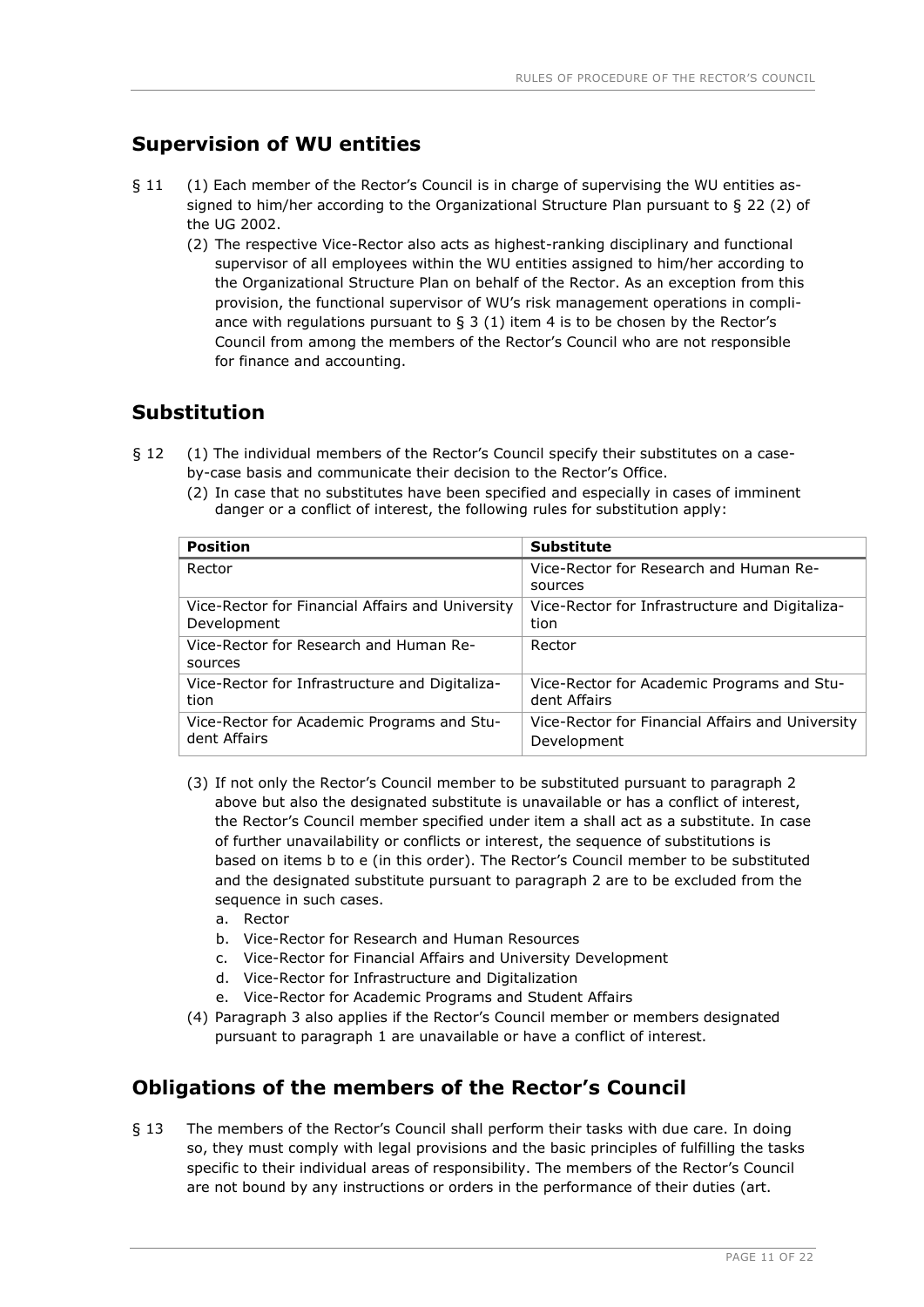81c para.1 of the Austrian Federal Constitutional Law [*Bundes-Verfassungsgesetz*]); neither shall the Vice-Rectors be bound by any instructions or orders of the Rector.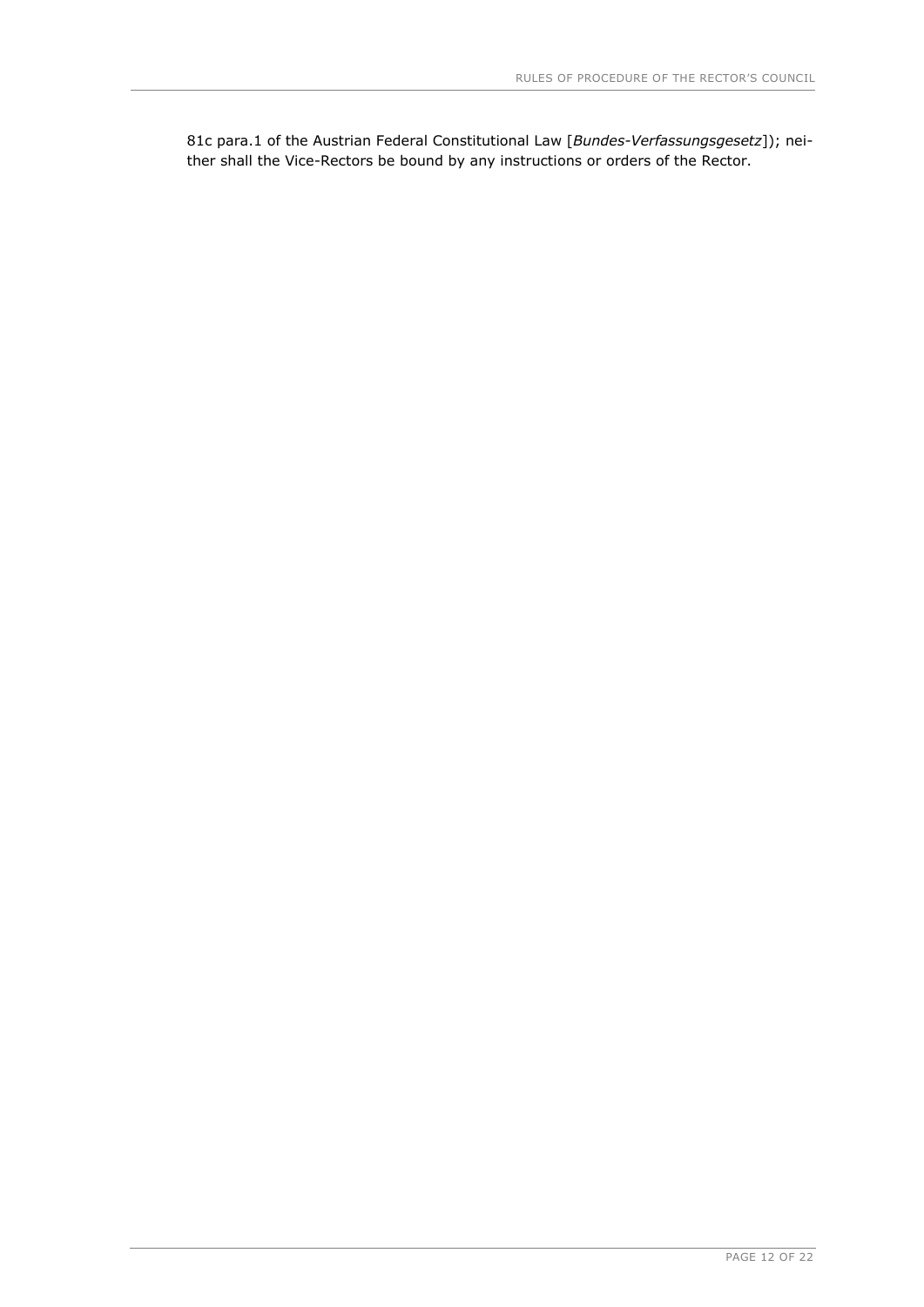# <span id="page-12-0"></span>**Effective date**

§ 14 (1) The amendments to this regulation as published in the WU Bulletin, issue 60, no.

- 332, of September 29, 2021, shall enter into force on October 1, 2021.
	- (2) § 9 (1) items 5, 7, and 15, as well as the tasks relating to study regulations and academic legislation contained in the Annex pursuant to item 4 letters d and e, item 5 letters c and d, and item 6 of the amendment to the Rules of Procedure published in the WU Bulletin, issue 60, no. 332, of September 29, 2021, shall enter into force on October 1, 2022, in accordance with § 143 (76) ff of the UG 2002.

Vienna, September 29, 2021

On behalf of the Rector's Council: Edeltraud Hanappi-Egger Rector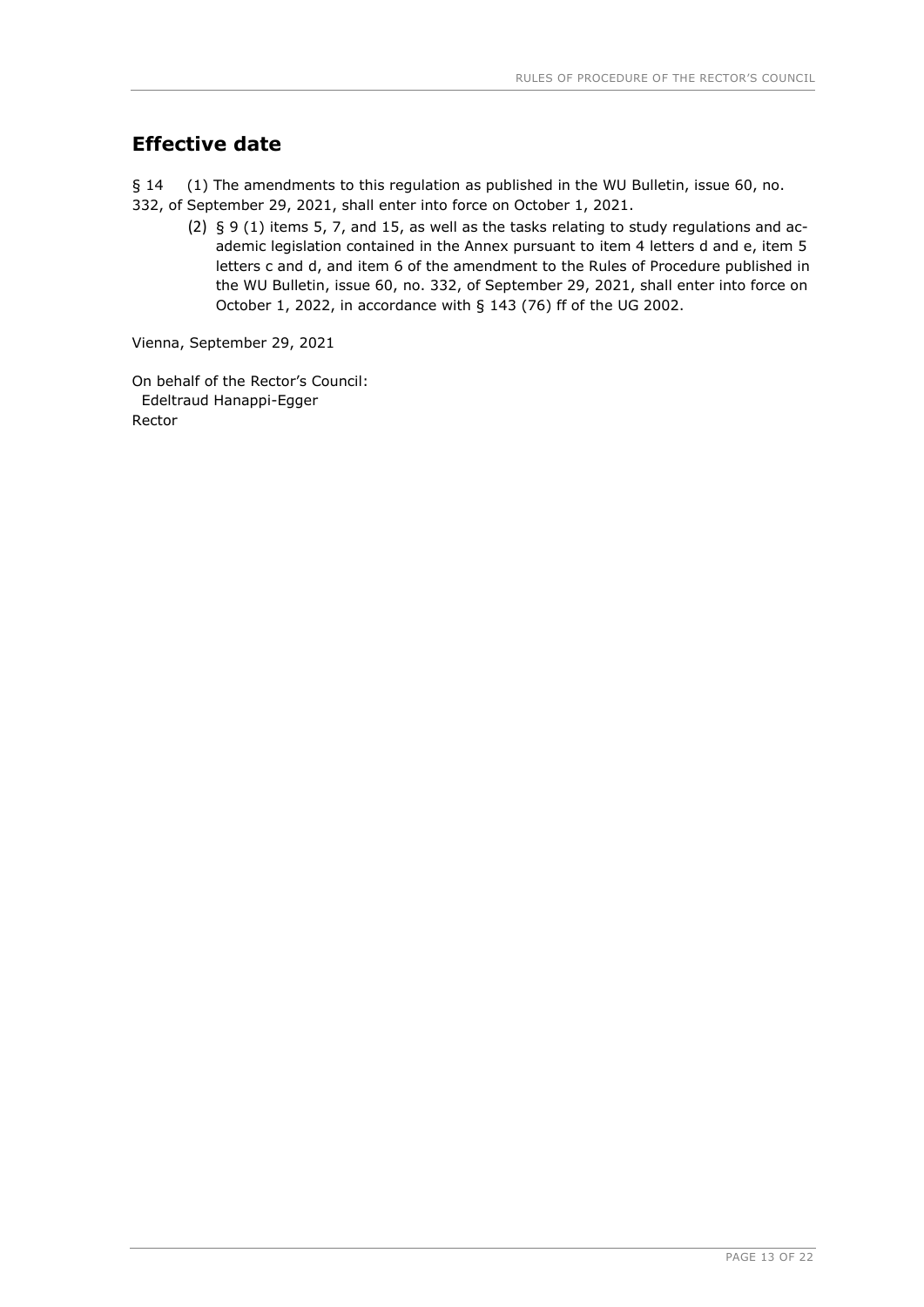#### <span id="page-13-0"></span>**Annex**

| Responsibilities of the Rector's Council pursuant to § 22<br>(1) of the UG 2002                                   | <b>Legal basis</b>                 | Performed by                                                                                                                                      |
|-------------------------------------------------------------------------------------------------------------------|------------------------------------|---------------------------------------------------------------------------------------------------------------------------------------------------|
| Preparing a draft of the By-Laws and any changes to the By-<br>Laws for submission to the Senate                  | § 22 (1) item 1 UG<br>2002         | Rector's Council                                                                                                                                  |
| Drafting the Strategic Plan of the university for submission to<br>the Senate and University Board                | § 22 (1) item 2 UG<br>2002         | Rector's Council                                                                                                                                  |
| Drafting the Organizational Structure Plan of the university for<br>submission to the Senate and University Board | § 22 (1) item 3 UG<br>2002         | Rector's Council                                                                                                                                  |
| Preparing a draft Performance Agreement for submission to the<br>University Board                                 | § 22 (1) item 4 UG<br>2002         | Rector's Council                                                                                                                                  |
| Appointing and recalling the heads of organizational units                                                        | $\S$ 22 (1) item 5 UG<br>2002      | Rector's Council                                                                                                                                  |
| Concluding target agreements with the heads of organizational<br>units                                            | § 22 (1) item 6 UG<br>2002         | Member of the<br>Rector's Council<br>to whom an or-<br>ganizational unit<br>is assigned ac-<br>cording to the<br>Organizational<br>Structure Plan |
| Assigning university employees (§ 94 [1] items 2 to 6 UG<br>2002) to individual organizational units              | § 22 (1) item 7 UG<br>2002         | VR for Research<br>and Human Re-<br>sources                                                                                                       |
| Student admission                                                                                                 | § 22 (1) item 8 UG<br>2002         | VR for Academic<br>Programs and<br><b>Student Affairs</b>                                                                                         |
| Collecting tuition fees in the legally stipulated amount                                                          | § 22 (1) item 9 UG<br>2002         | VR for Academic<br>Programs and<br><b>Student Affairs</b>                                                                                         |
| Determining the tuition fees for certificate programs according<br>to § 56 (5) UG 2002                            | § 22 (1) item 9a<br><b>UG 2002</b> | VR for Academic<br>Programs and<br><b>Student Affairs</b>                                                                                         |
| Initiating evaluations and publishing evaluation results                                                          | § 22 (1) item 10<br><b>UG 2002</b> | VR for Research<br>and Human Re-<br>sources and VR<br>for Academic<br>Programs and<br><b>Student Affairs</b><br>for matters                       |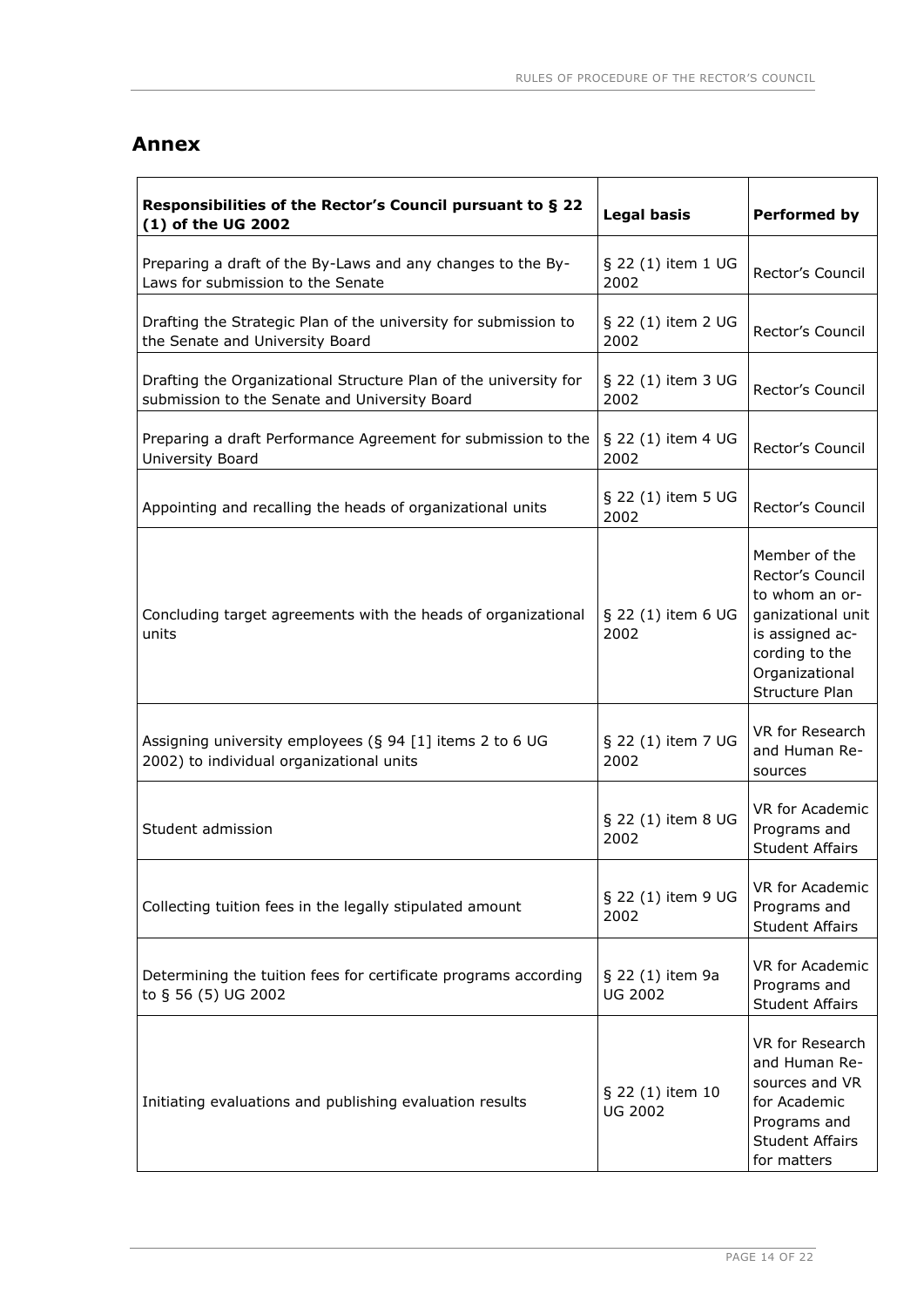|                                               |                                    | within their ar-<br>eas of responsi-<br>bility |
|-----------------------------------------------|------------------------------------|------------------------------------------------|
| Awarding habilitation degrees (venia docendi) | § 22 (1) item 11<br><b>UG 2002</b> | Rector                                         |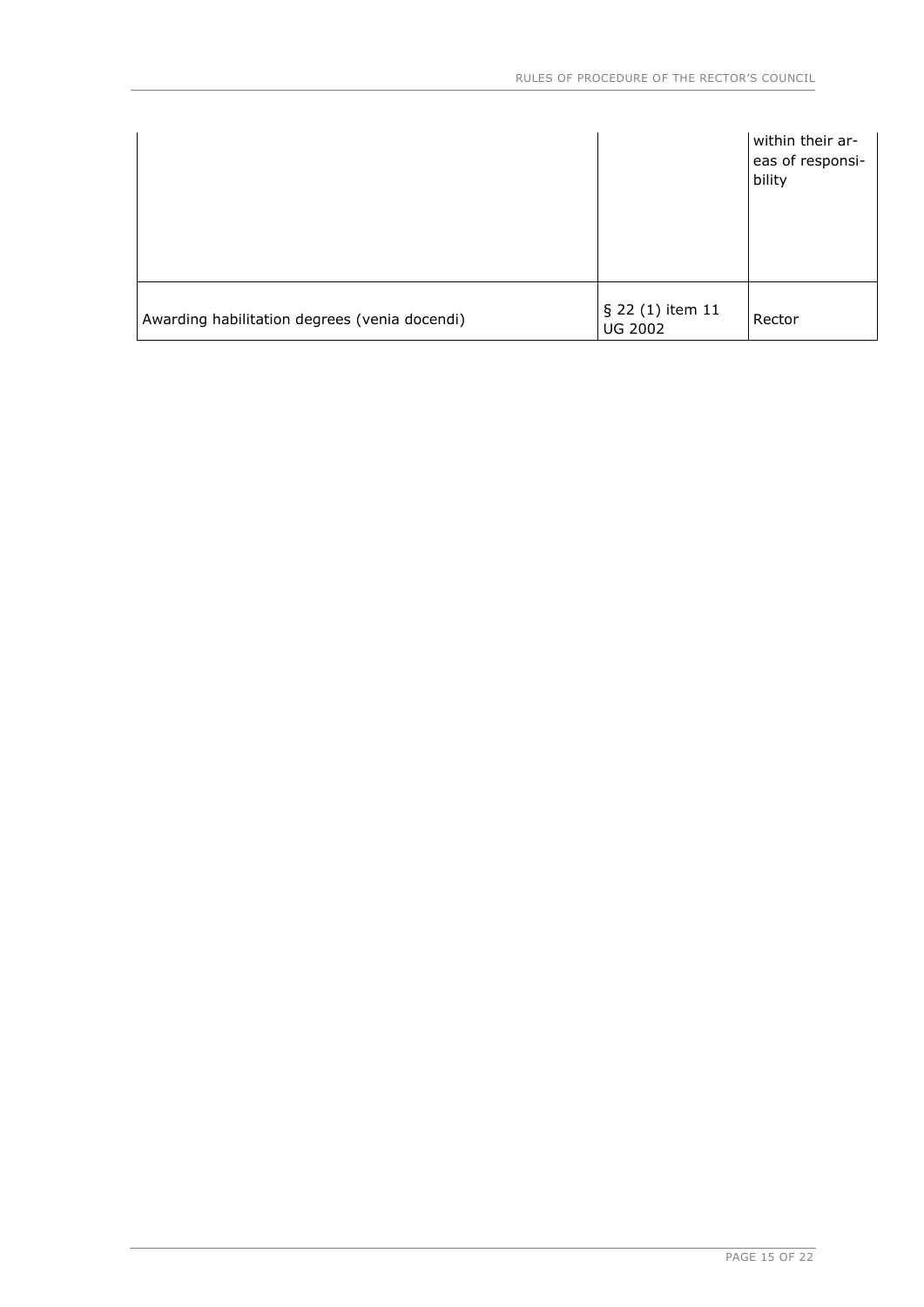| Responsibilities of the Rector's Council pursuant to § 22<br>(1) of the UG 2002                                                                                                                                                                                                                                                                                                                                                                                                                                                                                                                                                                                                                                                                                                                                                                 | <b>Legal basis</b>                  | <b>Performed by</b>                                              |
|-------------------------------------------------------------------------------------------------------------------------------------------------------------------------------------------------------------------------------------------------------------------------------------------------------------------------------------------------------------------------------------------------------------------------------------------------------------------------------------------------------------------------------------------------------------------------------------------------------------------------------------------------------------------------------------------------------------------------------------------------------------------------------------------------------------------------------------------------|-------------------------------------|------------------------------------------------------------------|
| Initiating the issuing and amendment of curricula and inform-<br>ing the Senate                                                                                                                                                                                                                                                                                                                                                                                                                                                                                                                                                                                                                                                                                                                                                                 | § 22 (1) item 12<br><b>UG 2002</b>  | Rector's Council                                                 |
| Issuing regulations on the structural form of curricula after<br>having received the opinion of the Senate                                                                                                                                                                                                                                                                                                                                                                                                                                                                                                                                                                                                                                                                                                                                      | § 22 (1) item 12a<br><b>UG 2002</b> | Rector's Council                                                 |
| Establishing and discontinuing degree programs, giving opin-<br>ions on curricula, prohibiting curricula or changes thereto if<br>they do not comply with the Strategic Plan or the provisions<br>pursuant to item 12a or if they are financially not feasible, or if<br>an expert opinion commissioned by the Rector's Council and<br>prepared based on internationally recognized scientific criteria<br>concludes that the content of the curriculum is not sufficient<br>for scientific and artistic training and the qualification for pro-<br>fessions that require the application of scientific and artistic<br>knowledge and methods; discontinuing a degree program or<br>prohibiting a curriculum or changes thereto and commissioning<br>an expert opinion shall take place in consultation with the Sen-<br>ate, wherever possible | § 22 (1) item 12b<br><b>UG 2002</b> | Rector's Council                                                 |
| Establishing an accounting and reporting system                                                                                                                                                                                                                                                                                                                                                                                                                                                                                                                                                                                                                                                                                                                                                                                                 | § 22 (1) item 13<br><b>UG 2002</b>  | Rector's Council                                                 |
| Preparing a draft budget for submission to the University<br>Board and allocating budgets                                                                                                                                                                                                                                                                                                                                                                                                                                                                                                                                                                                                                                                                                                                                                       | § 22 (1) item 14<br><b>UG 2002</b>  | Rector's Council                                                 |
| Forwarding the draft budget to the Senate for the purpose of $\frac{1}{5}$ 22 (1) item 14a<br>informing its members                                                                                                                                                                                                                                                                                                                                                                                                                                                                                                                                                                                                                                                                                                                             | <b>UG 2002</b>                      | VR for Financial<br>Affairs and Uni-<br>versity Develop-<br>ment |
| Preparing the financial statement and the intellectual capital<br>report                                                                                                                                                                                                                                                                                                                                                                                                                                                                                                                                                                                                                                                                                                                                                                        | § 22 (1) item 15<br><b>UG 2002</b>  | Rector's Council                                                 |
| Enacting directives for authorizations of university employees<br>pursuant to $\S$ 28 (1)                                                                                                                                                                                                                                                                                                                                                                                                                                                                                                                                                                                                                                                                                                                                                       | § 22 (1) item 16<br><b>UG 2002</b>  | Rector's Council                                                 |
| Establishing a planning and reporting system which guarantees<br>the fulfillment of the reporting obligations of universities ac-<br>cording to the legal provisions and the directives of the Aus-<br>trian Federal Minister of Finance on the establishment of a sys-<br>tem for financial control and for the control of entities subject<br>to federal government oversight or entities in which the federal<br>government holds a majority interest                                                                                                                                                                                                                                                                                                                                                                                        | § 22 (1) item 17<br><b>UG 2002</b>  | Rector's Council                                                 |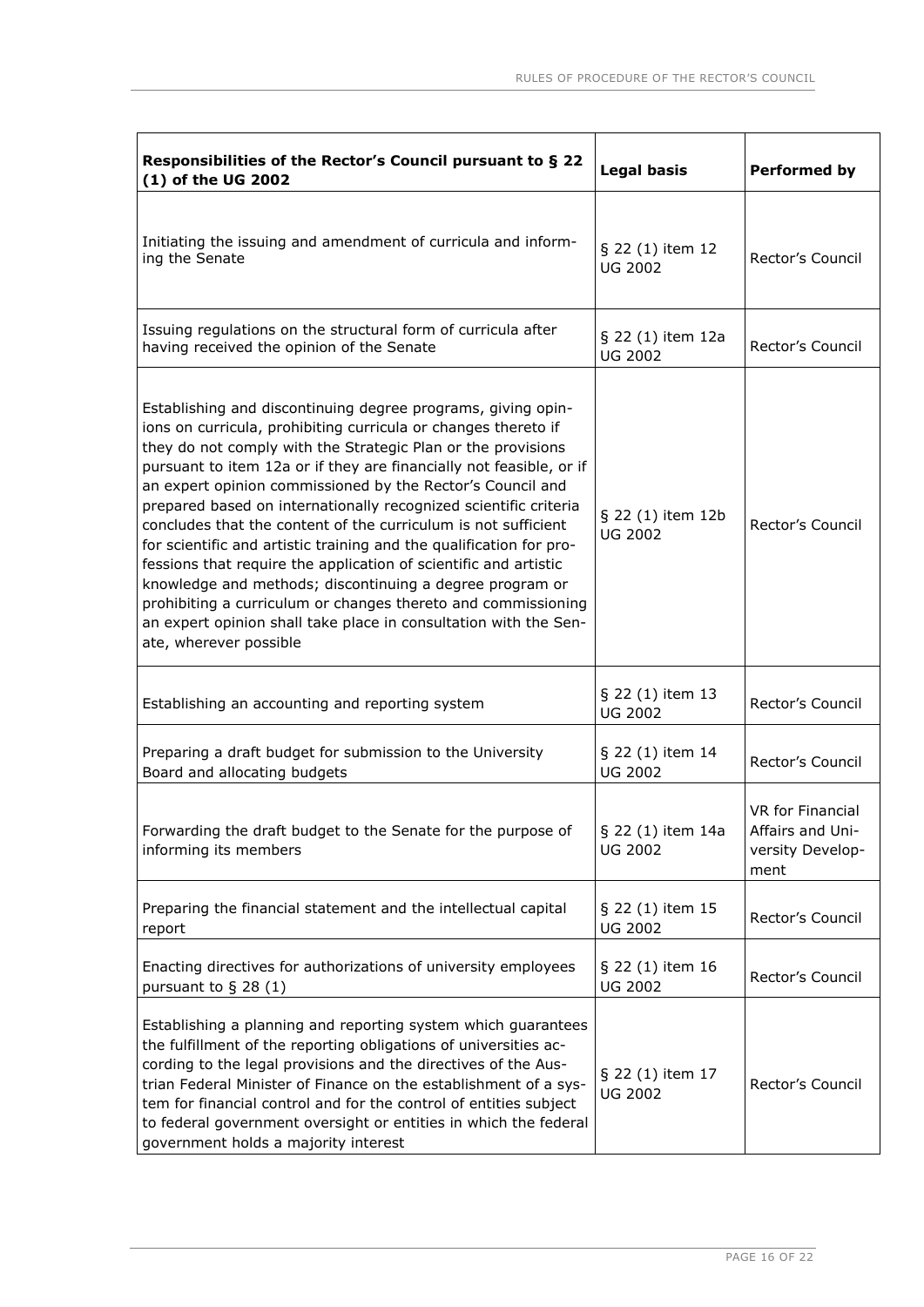| Other responsibilities assigned to the Rector's Council by<br>the UG 2002                                                                                                                 | Legal<br>basis                     | <b>Performed by</b>                                       |
|-------------------------------------------------------------------------------------------------------------------------------------------------------------------------------------------|------------------------------------|-----------------------------------------------------------|
| Deciding on an initiative for a merger with one or more univer-<br>sities                                                                                                                 | § 6 (4) UG 2002                    | Rector's Council                                          |
| Submitting the intellectual capital report to the University<br>Board                                                                                                                     | $§$ 13 (6) UG<br>2002              | Rector's Council                                          |
| Delegating lay members to the Arbitration Committee                                                                                                                                       | § 13a (2) UG<br>2002               | Rector's Council                                          |
| Preparing the Strategic Plan                                                                                                                                                              | § 13b (1) UG<br>2002               | Rector's Council                                          |
| Conducting the financial affairs of WU in accordance with the<br>law and the principles of efficiency, expediency, frugality, and<br>transparency, and managing WU's budget with due care | $§$ 15 (1) UG                      | Rector's Council                                          |
| Establishing an accounting and reporting system                                                                                                                                           | $§ 16(1) \text{UG}$                | Rector's Council                                          |
| Submitting a financial statement, together with an auditor's re-<br>port, to the University Board                                                                                         | $§ 16(4) \text{ UG}$<br>2002       | Rector's Council                                          |
| Submitting proposals for the By-Laws and changes thereto                                                                                                                                  | $§$ 19 (1) UG                      | Rector's Council                                          |
| Deciding on a suspension from studies                                                                                                                                                     | $§$ 19 (2a) UG<br>2002             | VR for Academic<br>Programs and<br><b>Student Affairs</b> |
| Drafting an Organizational Structure Plan                                                                                                                                                 | $§$ 20 (4) UG<br>2002              | Rector's Council                                          |
| Appointing and recalling the heads of organizational units with<br>research and teaching tasks                                                                                            | $§$ 20 (5) and<br>(5a) UG 2002     | Rector's Council                                          |
| Appointing the heads of interuniversity organizational units, in<br>cooperation with the rectorates of the other participating uni-<br>versities                                          | § 20c (2) UG<br>2002               | Rector's Council                                          |
| Participating in the recall of a member of the University Board                                                                                                                           | § 21 (14) UG<br>2002               | Rector's Council                                          |
| Providing resources to the University Board                                                                                                                                               | § 21 (16) UG<br>2002               | Rector's Council                                          |
| Issuing the Rules of Procedure of the Rector's Council                                                                                                                                    | $\S$ 22 (6) UG<br>2002             | Rector's Council                                          |
| Deciding on the use of expense compensations                                                                                                                                              | $\S$ 26 (3), § 27<br>$(3)$ UG 2002 | Rector's Council                                          |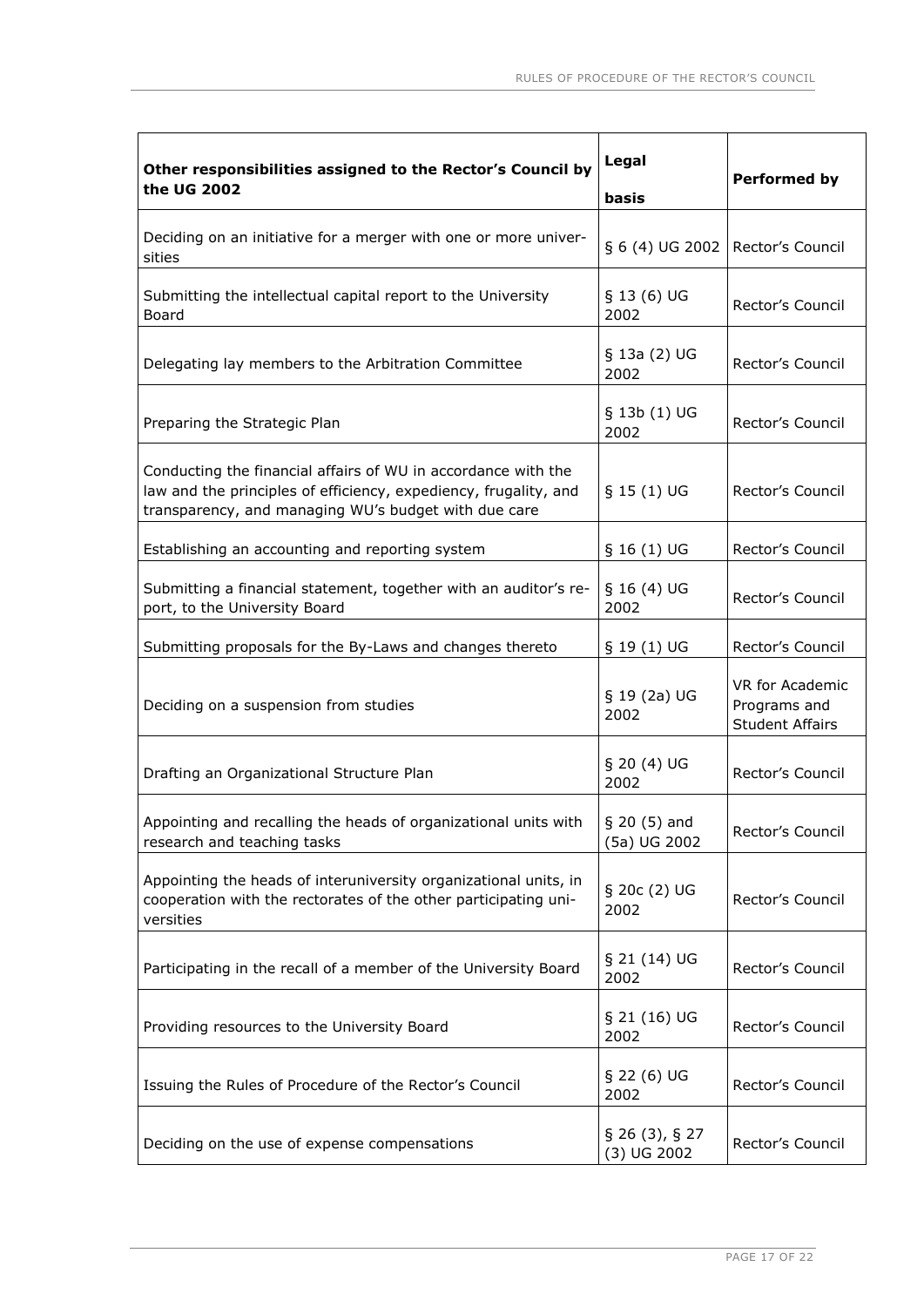| Prohibiting projects pursuant to § 26 (1) UG 2002        | S 26 (4) UG<br>2002 | Rector's Council   |
|----------------------------------------------------------|---------------------|--------------------|
| Withdrawing entitlements pursuant to $\S$ 27 (1) UG 2002 | $\S 27(1)$ UG       | l Rector's Council |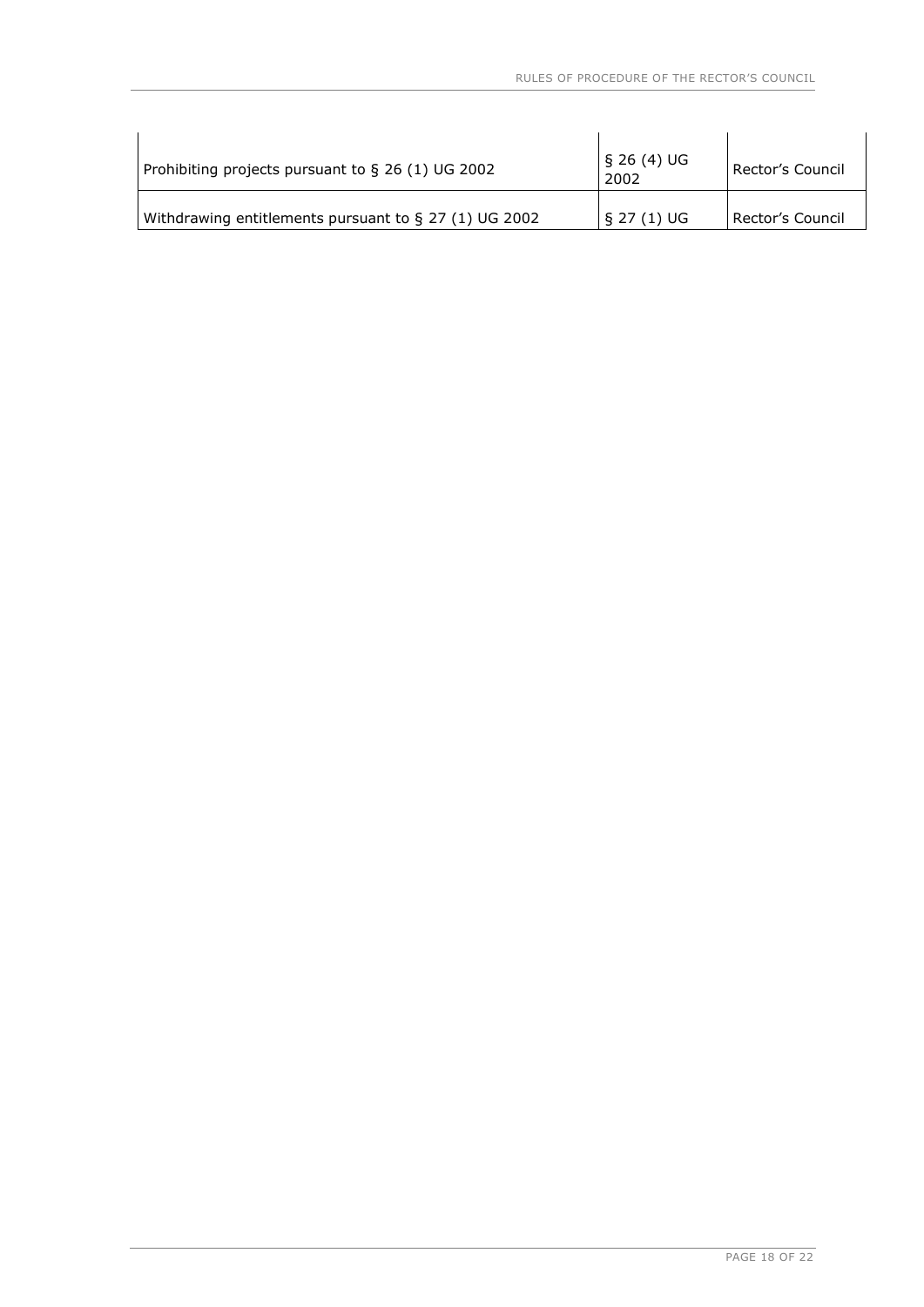| Other responsibilities assigned to the Rector's Council by<br>the UG 2002                                                                                                             | Legal<br>basis                     | <b>Performed by</b>                                              |
|---------------------------------------------------------------------------------------------------------------------------------------------------------------------------------------|------------------------------------|------------------------------------------------------------------|
| Allocating resources to the Equal Opportunities Committee sub-<br>ject to budgetary considerations                                                                                    | § 42 (11) UG<br>2002               | Rector's Council                                                 |
| Filing appeals pursuant to Art. 133 of the Federal Constitutional<br>Law (Bundes-Verfassungsgesetz, B-VG)                                                                             | $§$ 46 (4) UG<br>2002              | Rector's Council                                                 |
| Setting periods or acting as a substitute for bodies with regard<br>to their failure to meet their responsibilities in a timely manner                                                | § 47 (1) UG                        | Rector's Council                                                 |
| Conclusion of an "Agreement on academic performance" with<br>academically inactive students who have completed at least<br>120 ECTS credits in a diploma or bachelor's degree program | § 59b (3) UG<br>2002               | Rector's Council                                                 |
| Admissions to degree programs                                                                                                                                                         | $§ 60(1)$ UG                       | <b>VR for Academic</b><br>Programs and<br><b>Student Affairs</b> |
| Waiving the obligation to submit documents for admission                                                                                                                              | § 60(3) UG<br>2002                 | VR for Academic<br>Programs and<br><b>Student Affairs</b>        |
| Setting the general admission period and arranging exceptions<br>for admission to degree programs subject to different admis-<br>sion, enrollment, or selection procedures            | $§ 61(1)$ UG                       | VR for Academic<br>Programs and<br><b>Student Affairs</b>        |
| Setting the period for re-registration                                                                                                                                                | § 62(1) UG                         | VR for Academic<br>Programs and<br><b>Student Affairs</b>        |
| Declaring an admission null and void                                                                                                                                                  | § 63(8) UG<br>2002                 | VR for Academic<br>Programs and<br><b>Student Affairs</b>        |
| Prescribing supplementary examinations to prove proficiency in<br>the German language                                                                                                 | § 63 (10a) and<br>(10b) UG 2002    | VR for Academic<br>Programs and<br><b>Student Affairs</b>        |
| Deciding on required supplementary examinations                                                                                                                                       | § 64 (2) to (5)<br><b>UG 2002</b>  | VR for Academic<br>Programs and<br><b>Student Affairs</b>        |
| University entrance qualification examination                                                                                                                                         | § 64a UG 2002                      | VR for Academic<br>Programs and<br><b>Student Affairs</b>        |
| Declaring the expiry of admission to a degree program or non-<br>degree program                                                                                                       | $\S$ 68 (3), § 71<br>$(2)$ UG 2002 | VR for Academic<br>Programs and<br><b>Student Affairs</b>        |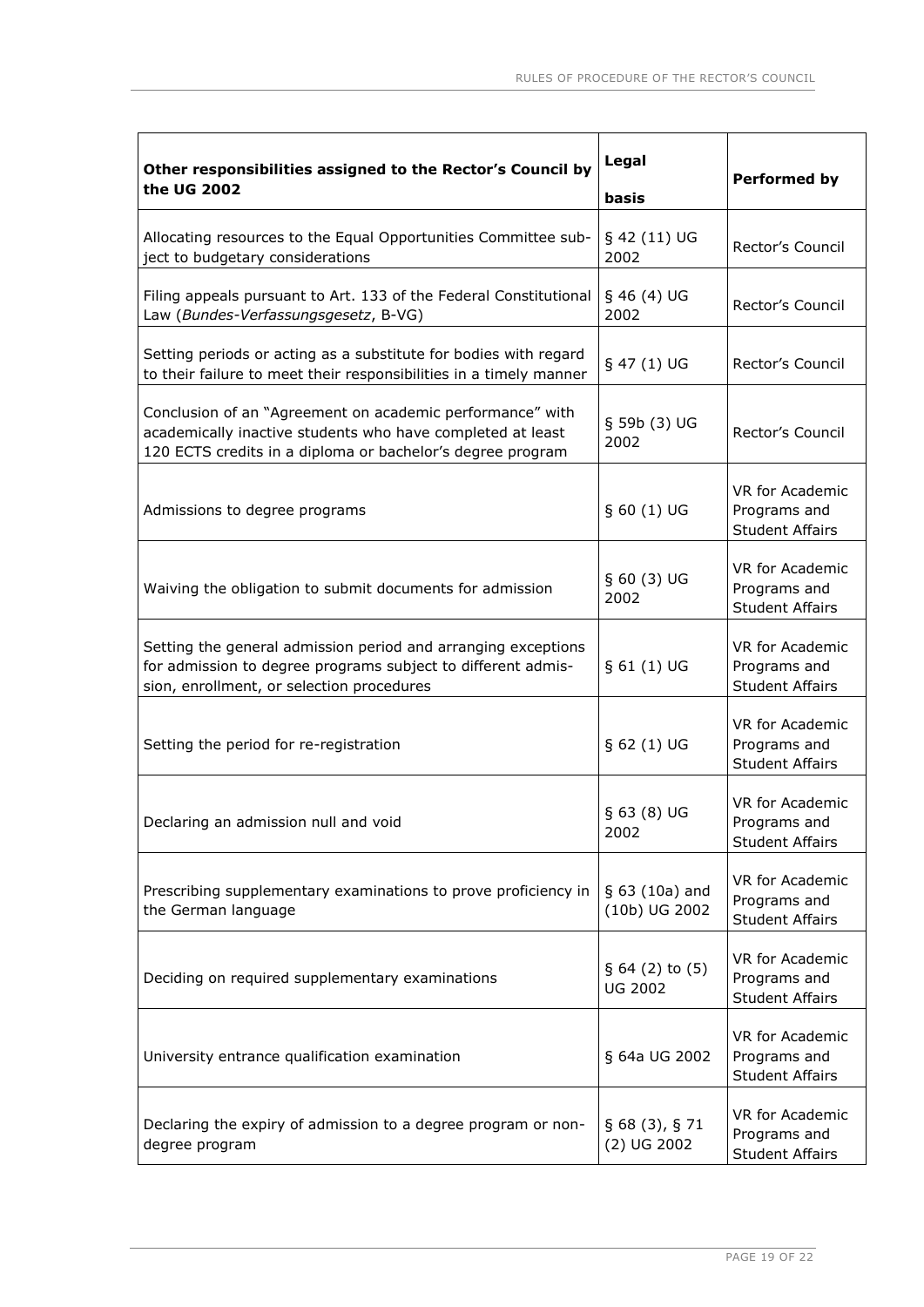| Deciding on required supplementary examinations for non-de-<br>gree program students at the bachelor's and master's levels | $\S$ 70 (1) UG                  | VR for Academic<br>Programs and<br><b>Student Affairs</b> |
|----------------------------------------------------------------------------------------------------------------------------|---------------------------------|-----------------------------------------------------------|
| Imposing admission and selection procedures and a mandatory<br>registration process for prospective students               | $\S$ 71b (4) and<br>(5) UG 2002 | Rector's Council                                          |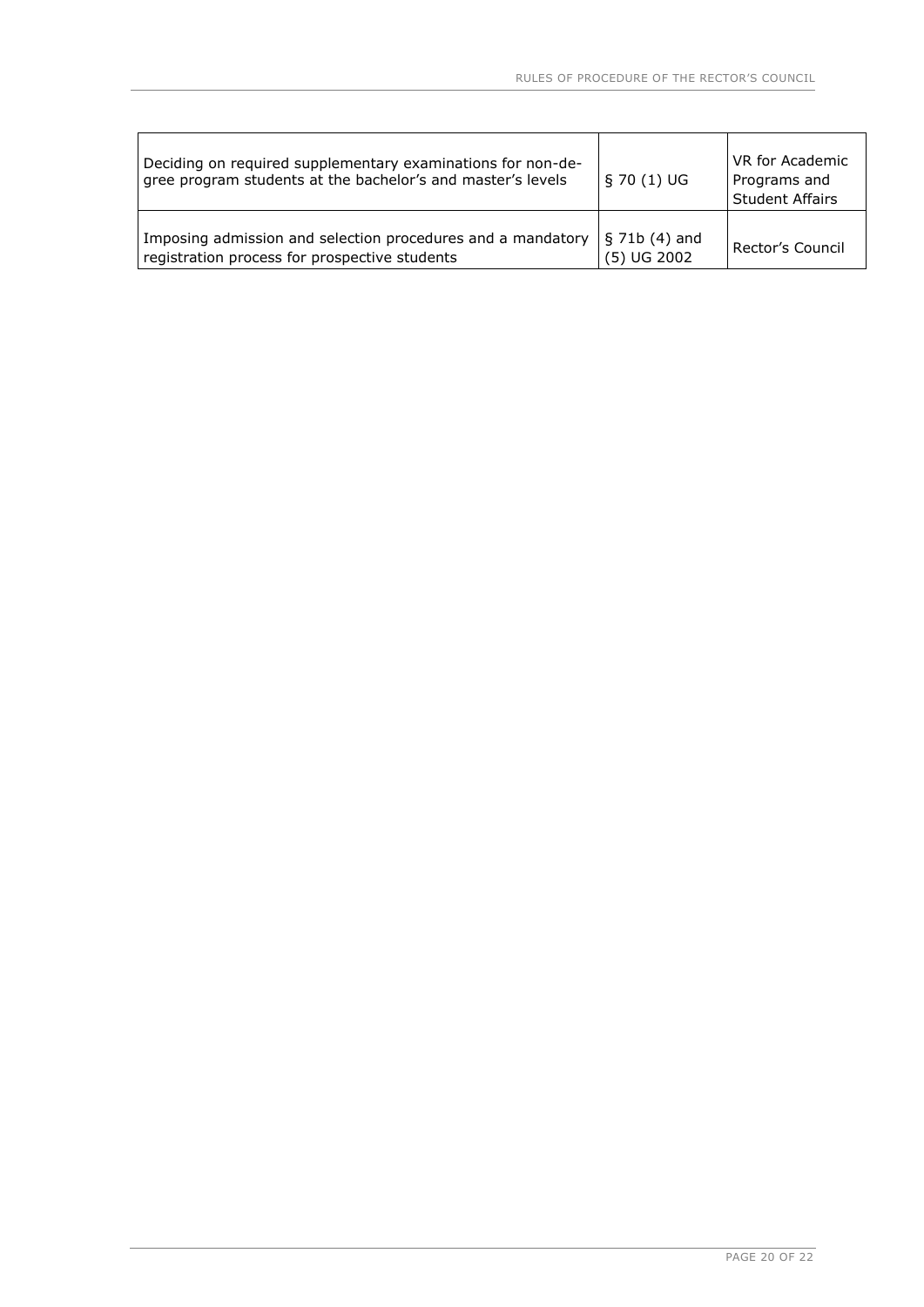| Other responsibilities assigned to the Rector's Council by<br>the UG 2002                                                                                                                                                  | Legal<br><b>basis</b>         | <b>Performed by</b>                                       |
|----------------------------------------------------------------------------------------------------------------------------------------------------------------------------------------------------------------------------|-------------------------------|-----------------------------------------------------------|
| Determining the number of new students and restricting admis-<br>sion by means of pre-admission or post-admission selection<br>procedures for master's and PhD programs taught in a foreign<br>language                    | § 63a (8) UG<br>2002          | Rector's Council                                          |
| Determining what counts as compelling grounds for changing<br>the form, dates, methods, or grading criteria of a course or ex-<br>amination during the semester                                                            | § 76(4) UG<br>2002            | VR for Academic<br>Programs and<br><b>Student Affairs</b> |
| Deciding on a waiver of tuition fees                                                                                                                                                                                       | $§ 92(2)$ and<br>(2a) UG 2002 | VR for Academic<br>Programs and<br><b>Student Affairs</b> |
| Obligating students to retroactively pay tuition fees                                                                                                                                                                      | § 92(3) UG<br>2002            | VR for Academic<br>Programs and<br><b>Student Affairs</b> |
| Obligating students to pay double the normal tuition fee                                                                                                                                                                   | § 92(4) UG<br>2002            | VR for Academic<br>Programs and<br><b>Student Affairs</b> |
| Position announcements for full professors                                                                                                                                                                                 | § 98(2) UG<br>2002            | Rector's Council                                          |
| Informing employees who have produced inventions of WU's<br>intention to claim title to these inventions                                                                                                                   | § 106 (3) UG<br>2002          | Rector's Council                                          |
| Advertising positions                                                                                                                                                                                                      | § 107 (1) UG                  | VR for Research<br>and Human Re-<br>sources               |
| Appointing a representative to the National University Federa-<br>tion                                                                                                                                                     | § 108 (2) UG<br>2002          | Rector's Council                                          |
| Assessing whether contractual employees have met the re-<br>quirements that make them eligible for permanent contracts<br>(see § 52a and § 52b of the Contractual Employees Act 1948<br>[Vertragsbedienstetengesetz 1948]) | § 126 (6) UG<br>2002          | VR for Research<br>and Human Re-<br>sources               |